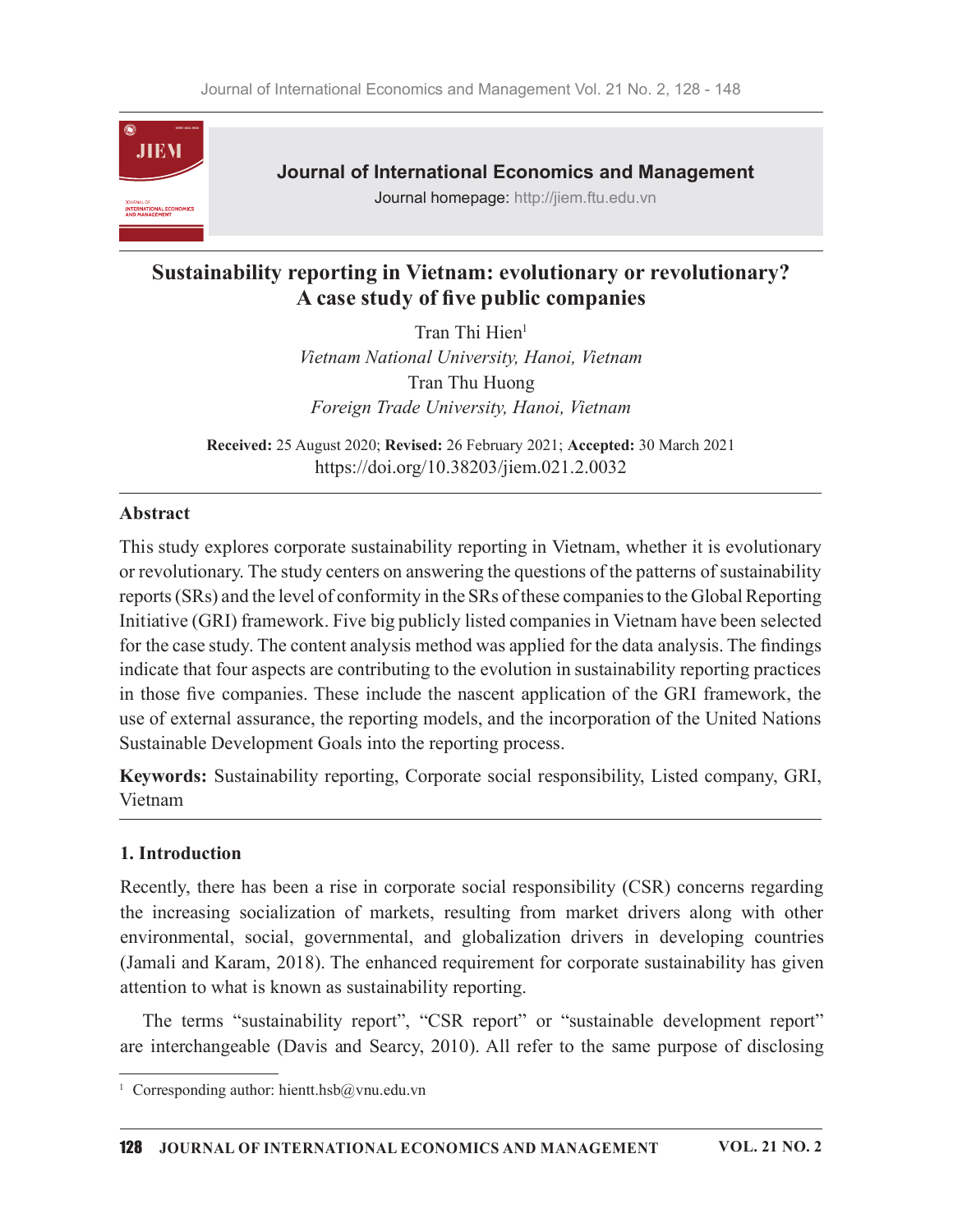CSR information to the company stakeholders (Stiller and Daub, 2007) and recognizing business contributions to sustainable development (Moon, 2007). CSR reporting, sustainable development reporting or sustainability reporting are the act of issuance of "public reports by companies to provide internal and external stakeholders with a picture of the corporate position and activities on economic, environmental, and social dimensions" as defined by the World Business Council for Sustainable Development (Heemskerk et al., 2002).

To promote best practices in sustainability reporting, in 2000, the Global Reporting Initiative issued the guidelines for comprehensive report publication. With the GRI reporting guidelines becoming ubiquitous, companies worldwide would be reporting uniformly, making their reports more comparable. This would allow the report readers, whether they are the company's investors, shareholders, or suppliers, to identify the differences in market characteristics and corporate governance between the firms.

The literature related to the topic of Vietnamese companies' sustainability reporting is currently infantile and in need of substantial expansion (Vu et al., 2018). In doing so, our study is aimed to contribute to the literature. The study explores whether corporate sustainability reporting in Vietnam is evolutionary or revolutionary. First, it looks into sustainability reporting patterns of the publicly listed companies in Vietnam, which is an unexplored area, and second, it uses the case study method to make an in-depth analysis, which has been rare in the literature on this topic. The research questions for this study are: What is the developmental pattern of sustainability reports of listed companies in Vietnam? and Are they evolutionary or revolutionary?

Using the content analysis method, this study analyses the sustainability reports of five big public companies in Vietnam, which are Baoviet Holdings, Vinamilk, SSI, Traphaco and PNJ, to answer the above questions. These companies were randomly selected for this case study among the 127 Vietnamese firms that have sustainability reports in the GRI database, and their reports were found via Google search as of January 2021.

The next section of this study is the theoretical approach and analytical framework employed for the study, which is followed by the methodology in Section 3. In Section 4, the study presents the key findings and discussions based on the analytical framework. In Section 5, the study concludes with the implications and recommendations, and highlights the directions for future research.

## 2. Theoretical approach of sustainability reporting and analytical framework

Sustainability reporting can be traced back to two decades ago, especially after the 1987 Brundtland Report and subsequently the various reporting frameworks, e.g., GRI. In practice, firms either prepare a stand-alone sustainability report or an integrated report. Several studies have been conducted, mostly in developed countries, on the evolution of sustainability reporting practices. These studies have provided beneficial implications for further investigation into sustainability reporting as well as CSR research in developing country contexts and emerging socio-economic environments.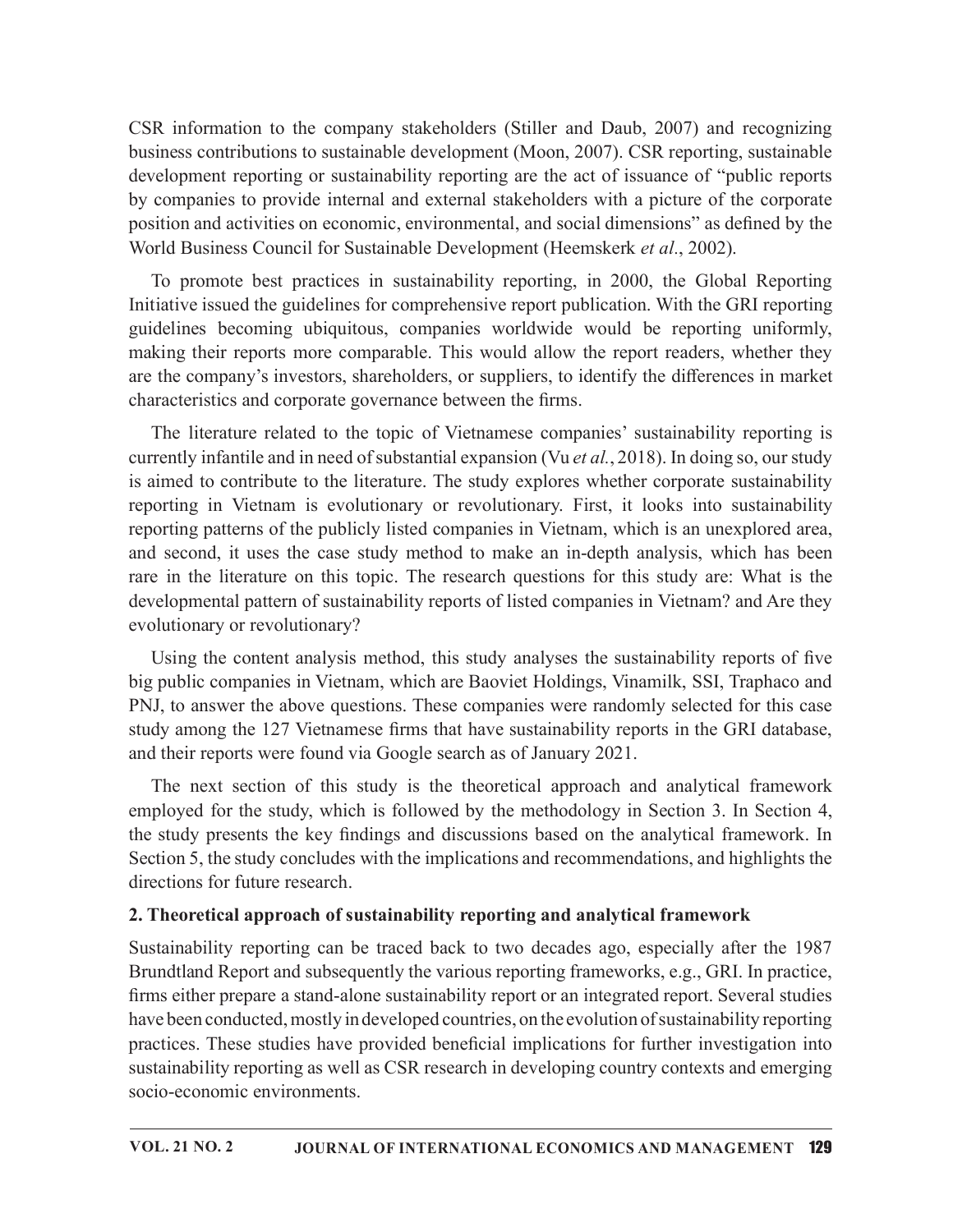A sustainability report can be defined as a report issued by a company or an organization to disclose the economic, environmental and social impacts resulting from its daily activities (Sobhani et al., 2009; Tagesson et al., 2009). There are many reasons why a particular organization may choose to issue a sustainability report, whether independently or as part of an integrated report, and publish it on the company's website. As Crane and Glozer (2016) conclude, there are six main purposes to sustainability reporting and CSR communication, including stakeholder management, image enhancement, legitimacy, accountability, attitude and behavior change of consumers, and company identity.

Sustainability reporting, when done efficiently and wisely, can greatly contribute to building a long-term relationship with a company's stakeholders, as well as influencing their behaviors in a way that is beneficial to the company's operation, e.g. legal approval from local authorities, loyalty and cash flow from consumer base and investors, and materials from suppliers (Asif *et al.*, 2013). When it comes to business competition, an expanding number of companies are looking for measures to publicly show their commitment to sustainable development to distinguish themselves from other competitors, thus enhance their corporate image and brand reputation (Ziek, 2009).

The objective of sustainability reporting is also to keep and/or enhance the legitimacy of companies within society, which motivates voluntary sustainability reporting (Deegan, 2002). As Aerts and Cormier (2009) assert, "we contend that firms use corporate communication media such as annual report disclosures and press releases to manage perceived environmental legitimacy by signaling to the public that their behavior is appropriate and desirable". Looking at the marketing literature in more detail, it can be seen that compelling sustainability reporting and marketing communications can help "enhance the corporate or brand image, influencing consumer evaluations to motivate purchases, and ultimately drive profitability and market value" (Du *et al.*, 2010).

Internally, sustainability reporting helps "lead the organization to view its relationships with stakeholders in a particular way which, in turn, influences its engagement with them" (Basu and Palazzo, 2008). Externally, Morsing (2006) perceives corporate sustainability as a "moving target with goals that vary across contexts and time", thus, to utilize it effectively, sustainability communication needs to be a consistent process between organizations and stakeholders. On the individual level, Costas and Kärreman (2013) examine how sustainability communication manages to build an internal sense of identity among company employees. On the other hand, the collective level of research has unveiled the socially constructive processes through which organizations and stakeholders negotiate meaning and co-constitute organizational identity and corporate image (Alvesson *et al.*, 2008).

Internal benefits for companies and organizations resulting from sufficient sustainability reporting can include: holistically understanding risks and opportunities (Ferreira et al., 2018); emphasizing the link between financial and non-financial performance, which has been backed up by previous empirical research with suggestion that a company's proficient sustainability management and financial performance have a positive and significant relationship (Ioannou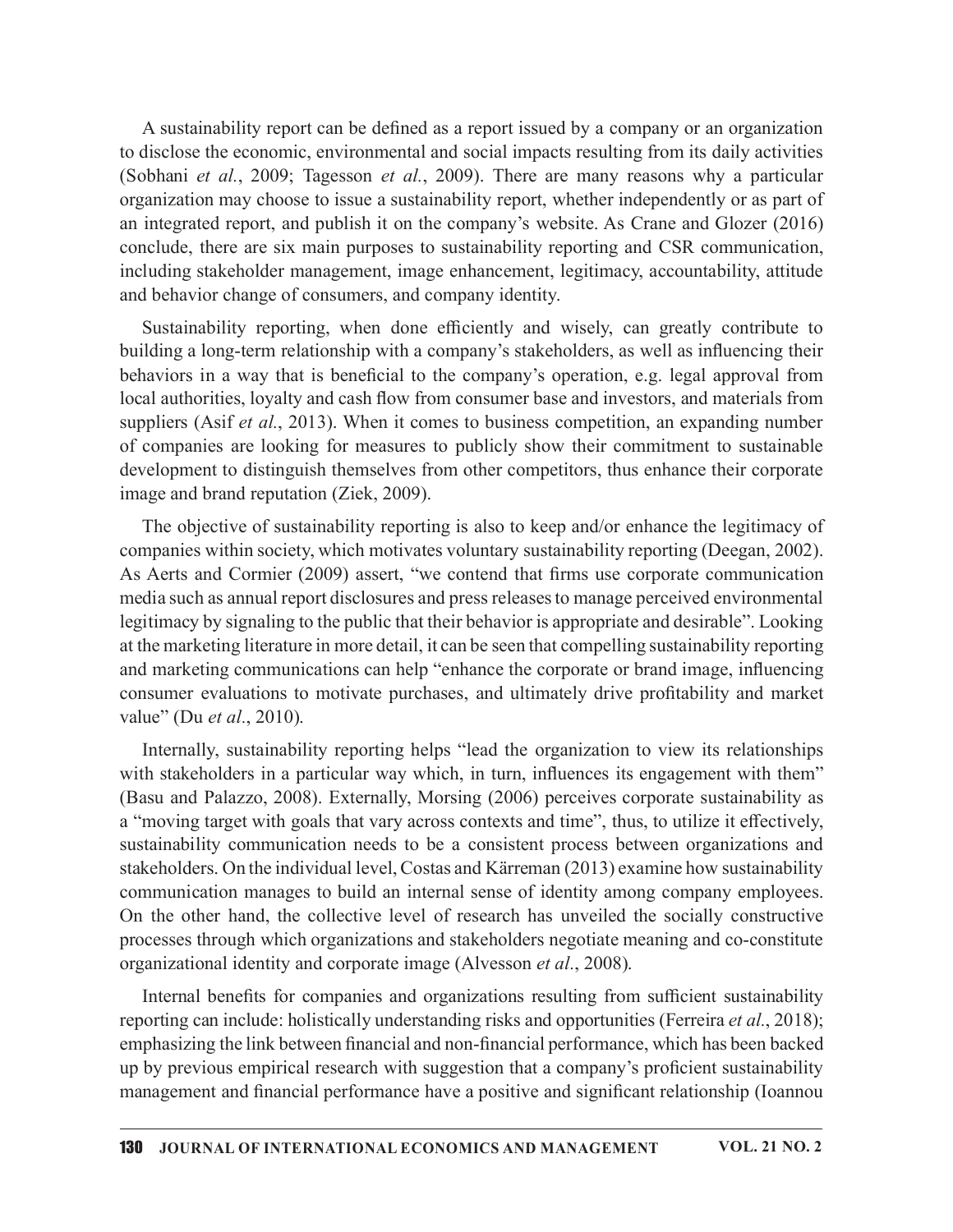and Serafeim, 2015; Przychodzen and Przychodzen, 2018); influencing long-term management strategy and policy and business plans; and benchmarking and assessing sustainability performance concerning laws, norms, codes, performance standards and voluntary initiatives (Ferreira et al., 2018).

# 3. Methodology

# 3.1 Selection of case study method

This study was conducted applying the case study approach. According to Yin (2017), case study research "is said to allow for in-depth review of new or unclear phenomena whilst retaining the holistic and meaningful characteristics of real-life events", meaning it provides analytical rather than statistical generalizations. Applying the case study method might benefit and Serafeim, 2015; Przychodzen and Przychodzen, 2018); influencing long-term management<br>strategy and policy and business plans; and benchmarking and assessing sustainability<br>performance concerning laws, norms, codes, per reporting. Case studies, on the other hand, help examine the evolutionary trends and facilitate in-depth analysis of the subjects.

## 3.2 Company selection

This study opts for a sample of large, established publicly listed companies in Vietnam. This is for the following reasons. Firstly, since sustainability reporting in Vietnam is not mandatory and is still in its infancy, many companies have not issued a report. However, 3. Methodology<br>
2.1 Selection of case study method<br>
2.1 Selection of case study method<br>
This study was conducted applying the case study approach. According to Vin (2017), case<br>
study research "is said to allow for in-dep data collecting and report writing, as well as access to external assurance have used this method of reporting. In other words, large companies are current pioneers in terms of sustainability reporting practices in Vietnam, setting examples for small- and mediumsized enterprises (SMEs) with their valuable experience and lessons learned during the sustainability reporting process. Secondly, in comparison to SMEs, larger companies have many more staff members and substantial social and economic impact on their stakeholders. Thirdly, publicly listed companies face significantly higher pressure from their shareholders compared to non-listed companies.

Following the aforementioned criteria, five listed Vietnamese companies were selected by applying appropriate filters at various stages of sample selection. Initially, a comprehensive list of 127 Vietnamese companies reporting in conformity with the GRI framework was extracted from the GRI disclosure database as of January 2021. Next, 35 large-sized companies were filtered from the list. Of the total 35 large-sized and GRI-compliant companies found, five companies were subsequently selected. They are Baoviet Holdings, Vinamilk, Traphaco, SSI, and PNJ. These companies were chosen based on two parameters: having the highest number of years in reporting, of which Baoviet Holdings, Vinamilk, and SSI started reporting in 2012, Traphaco in 2014, and PNJ in 2015; and having publicized all their sustainability reports, either stand-alone or integrated into annual reports, on their company's website. Moreover, all of the five selected companies are flagships in their respective industry sectors, which are insurance and financial services, dairy products and beverages, pharmaceuticals, securities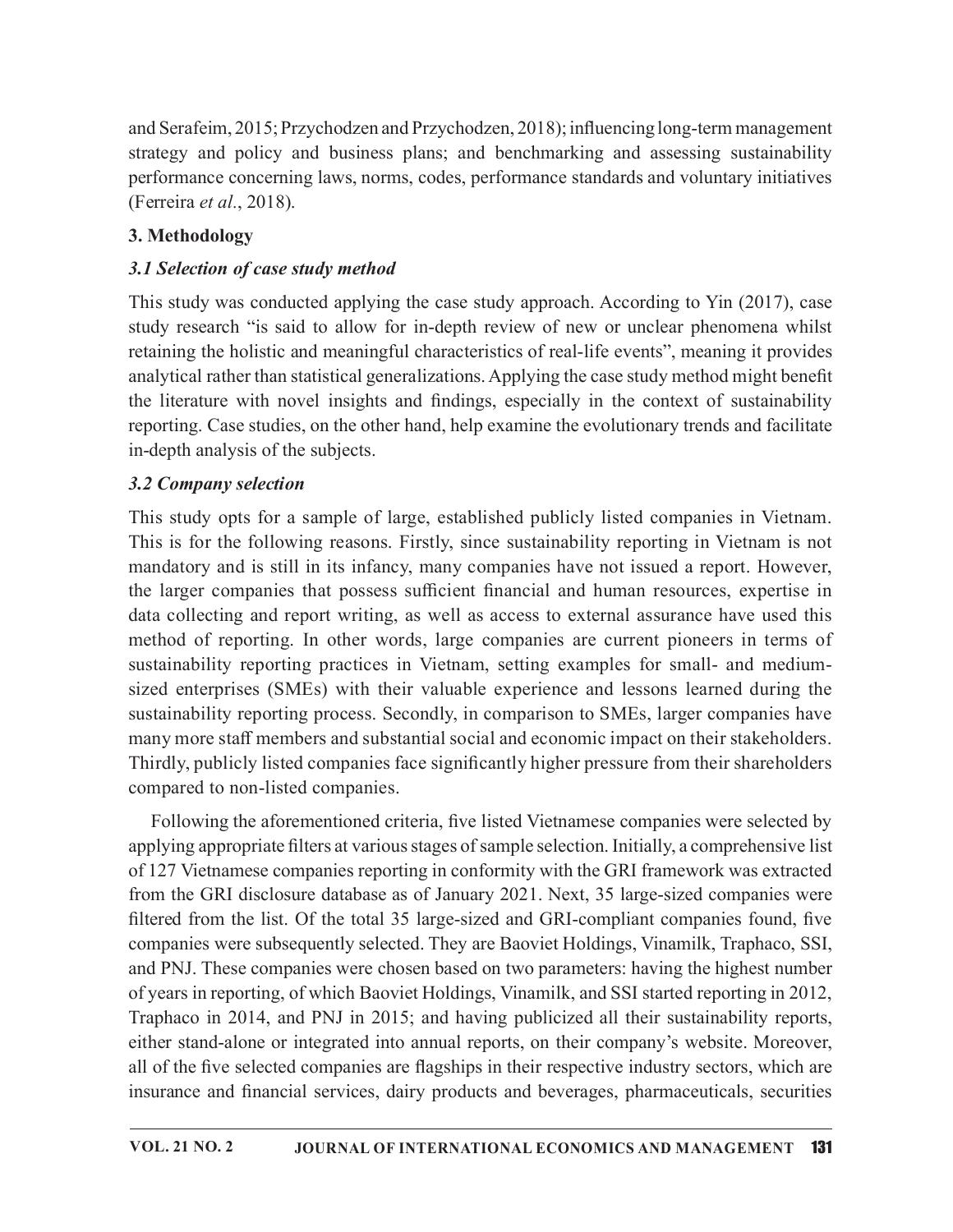and financial services, and jewelry. This makes the sample even more versatile and in line with the objective of the study.

Below is a brief description of the selected companies and their sustainability reporting records.

## 3.2.1 Baoviet Holdings

Baoviet Holdings (Baoviet) is the largest Vietnamese insurance company, and also Vietnam's largest listed company with regards to market capitalization. The company is state-owned and was established on 17 December 1964, following Government Decision 179/CP. Besides various insurance products, Baoviet has diversified into stock market trading, fund management and real estate. It also has subsidiaries in banking, hotels and construction.

Baoviet was one of the first companies in Vietnam to establish sustainability reports, the first to incorporate assurance from an external third party in the report, and the first to apply the 2016 GRI Sustainability Reporting Standards even though it was not made official until 2018. Consecutively in 2016 and 2017, Baoviet was awarded Asia's Best Sustainability Report at the Asia Sustainability Reporting Awards (ASRA, 2019). The company's sustainability reports from 2012 to 2018 have also won Silver to Platinum prizes at the Vision Awards by the League of American Communications Professionals LLC (LACP, 2019). As the pioneer in implementing sustainability reporting and enhancing sustainable development in Vietnam, Baoviet has consistently participated in workshops and seminars, sharing sustainability reporting experience in multiple programs held by the State Securities Commission of Vietnam, Ho Chi Minh City Stock Exchange (HOSE), and Vietnam Business Council for Sustainable Development (VBCSD). Baoviet was also one of the first companies in Vietnam to be certified by GRI in issuing sustainability reports. Haovet was one of the thris companies in Vietnam to establish sustainability reports, the first to incorporate assurance from an external third party in the report, and the first to apply the 2016 GRI Sustainability Report

## 3.2.2 Vinamilk

Vinamilk is the largest dairy company in Vietnam at the time of writing. According to largest company in Vietnam and the most valuable public company listed in Vietnam" (Cheshier and Penrose, 2007). Vinamilk was established in 1976 as the state-owned Southern Coffee-Dairy Company to later nationalize and take over the operations of three previously private dairy factories in Southern Vietnam, which are Thong Nhat, Truong Tho, and Dielac. The principal activities of Vinamilk are to produce and distribute condensed milk, powdered milk, fresh milk, soya milk, yogurts, ice cream, cheese, fruit juice, coffee, and other products derived from milk.

Along with Baoviet, Vinamilk was the earliest issuer of sustainability reports in Vietnam with its first sustainability report published in 2012, and also one of the pioneers in applying external assurance for sustainability reports. As a result, Vinamilk has consecutively made it in the top 100 Sustainable Developing Companies in Vietnam (VBCSD, 2019), and its sustainability reports have also been listed in the top 10 Best Sustainability Reports by the panel of Vietnam Listed Company Awards (VLCA) since its very first years of reporting (VIR, 2019).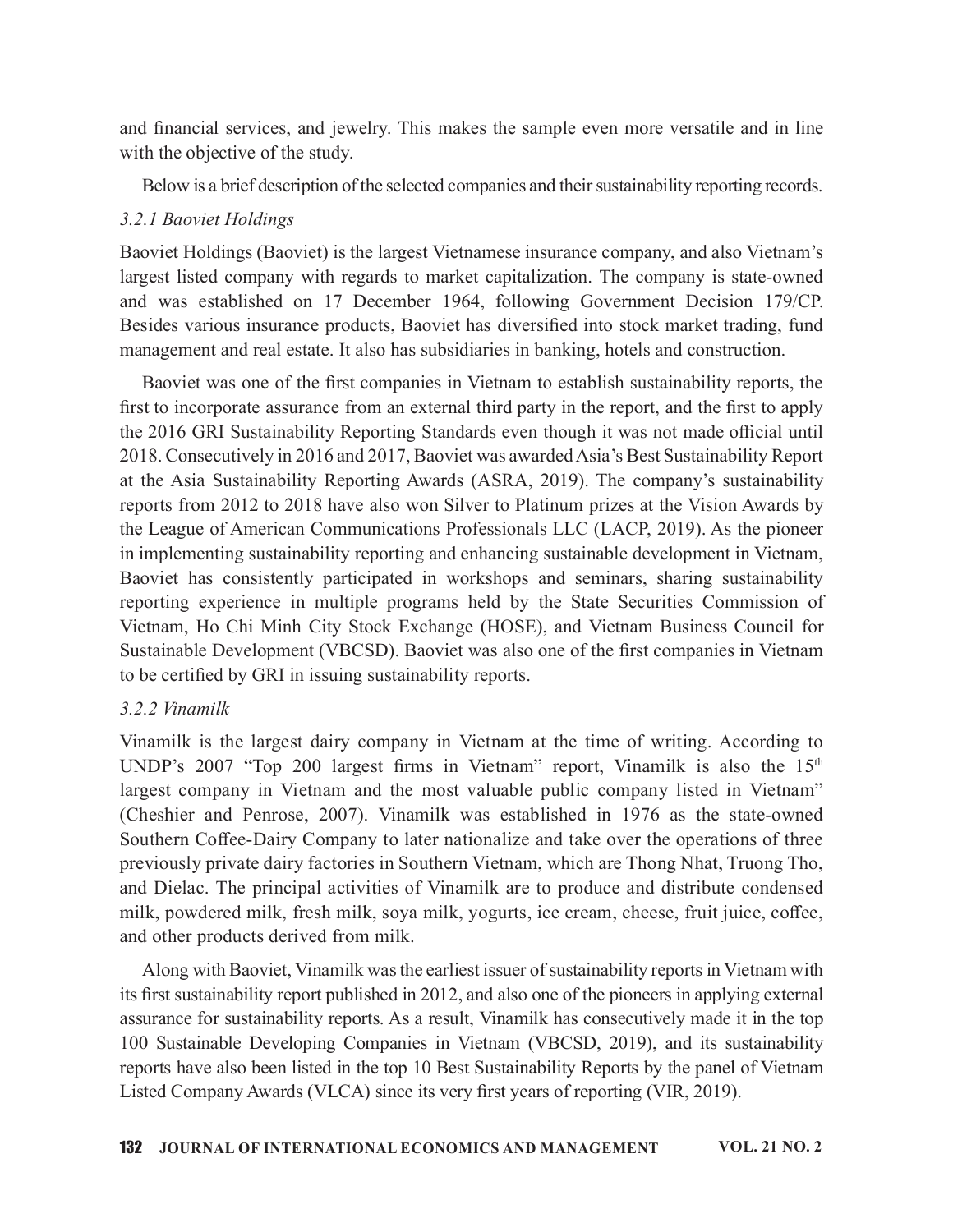## 3.2.3 SSI

SSI Securities Corporation (SSI) was established in December 1999 and is now one of the pioneering firms in the Vietnamese stock market. SSI offers a wide range of financial services, including retail securities services, institutional securities services, asset management, investment banking and treasury. In 2017, SSI was included in the Top 10 Most Prestigious Listed Companies in Vietnam, by Vietnam Report (2019).

SSI also started reporting on sustainable development early in 2012 and has received substantial recognition ever since. Its 2014, 2015 and 2017 reports were listed in the Top 10 Best Sustainability Reports in Vietnam by the panel of VLCA (VIR, 2019).

## 3.2.4 Traphaco

Traphaco was established on 28 November 1972, with its precursor being the medicine production group of the Railway Health Department. Its main products are pharmaceuticals, supplements, and cosmetics. Consecutively in 2016 and 2017, Traphaco was listed in the Top 10 Prestigious Pharmaceutical Companies of Vietnam, by Vietnam Report. In 2016, it was in Top 50 Most Prestigious Listed Companies in Vietnam and Top 40 Most Valuable Vietnamese Brands by Forbes Vietnam (2019).

With the mission being "Pioneering in creating Green Pharmaceutical products to protect human health", Traphaco began issuing sustainability reports in 2014 and has been continuously improving its reporting ever since. In 2016, Traphaco's Annual Report that incorporated the 2016 Sustainability Report achieved the "miracle triumph" of all three awards at the Vietnam Listed Company Awards jointly held by HOSE, the Investment Review Journal and Dragon Capital Fund: (i) Top 10 Best Annual Reports, (ii) Top 3 Best Annual Reports with excellent content of Corporate Governance, and (iii) Consolation Prize (in terms of Completeness) for the sustainable development report. Subsequently, Traphaco was honored as one of the Top 10 Sustainable Developing Companies for the second time consecutively in the Chart of Stable Enterprises in 2017 in the production area.

## 3.2.5 PNJ

Phu Nhuan Jewelry Joint Stock Company (PNJ) was established on 28 April 1988. The company's main business fields are producing and trading gold and silver jewelry, precious stones, fashion accessories and souvenirs as well as trading watches and buying gold bars, diamond, precious stone and precious metal inspection services and trading in real-estate. In 2017, PNJ was the only Vietnamese jewelry company to be recognised in three consecutive years as an Outstanding Enterprise of the Year in the Association of Southeast Asian Nations (ASEAN) by Jewelry News Asia Magazine. The company also made it into the Top 50 Best Listed Companies in Vietnam and the Top 40 Most Valuable Vietnamese Brand by Forbes Vietnam (2019). Example The The Company is the interest of the most of the method of the method of the method of Competents (ii) Top 3 Best Amual Reports with excellent tent of Corporate Governance, and (iii) Consolation Prize (in terms

achieved remarkable accomplishments in sustainability reporting, proving its competence in this relatively novel field despite its limited years of experience. In 2017, PNJ was in the Top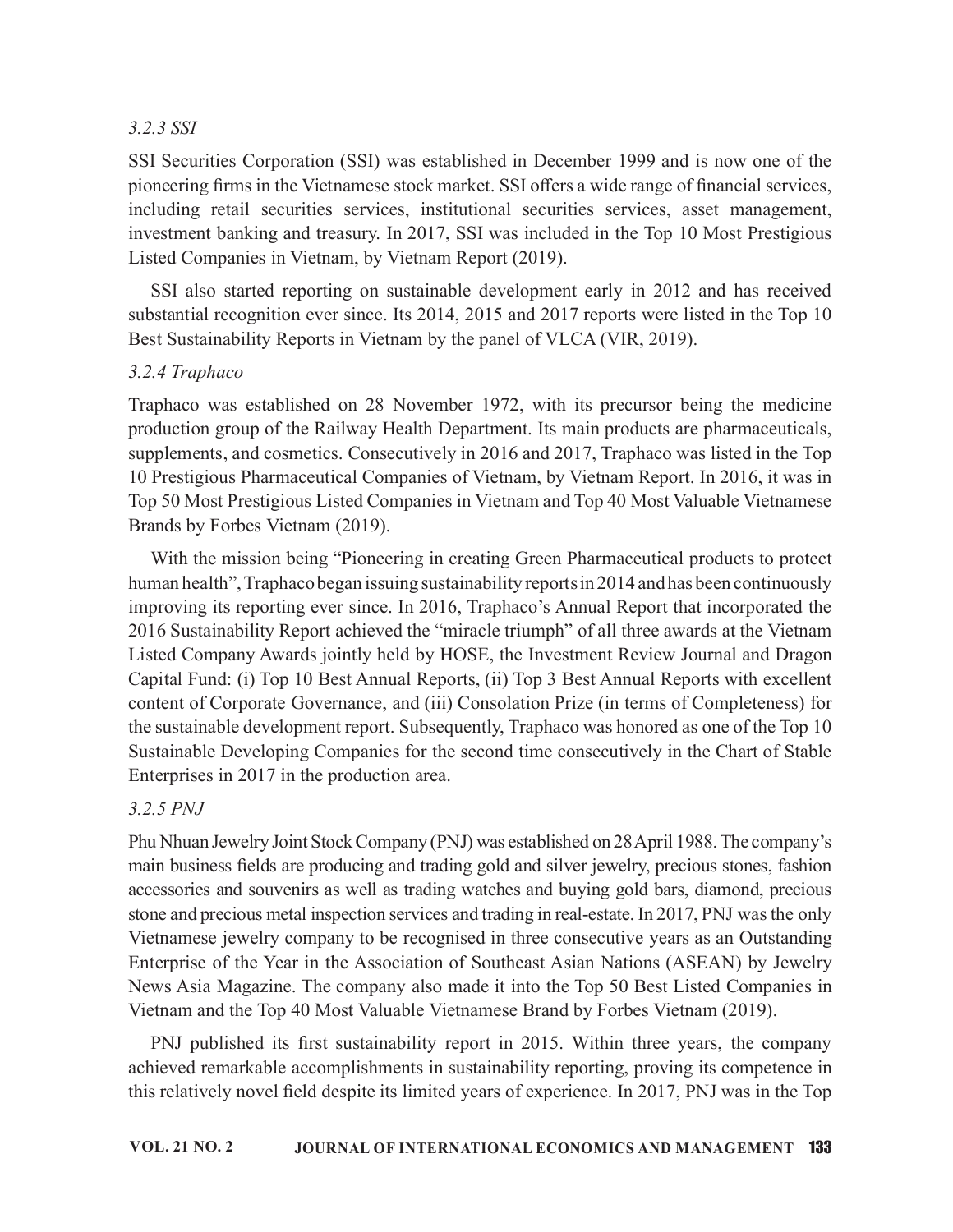10 among Vietnam's 100 Sustainable Developing Companies (VBCSD, 2019), and also won Asia's Best Report on the SDGs in ASRA (ASRA, 2019).

#### 3.3 Data collection method

The main data sources, which are sustainability reports of the five companies selected for the study, and the other sources are manually obtained from the internet. These sources include company websites, annual reports, sustainability reports, GRI disclosure database, and other marketing materials.

## 3.4 Data analysis method

The content analysis method is applied to this study. The sustainability reports published by the five companies from the beginning of their reporting process until 2019 were taken into consideration. For Baoviet, Vinamilk and SSI, eight sustainability reports from 2012 to 2019 are analyzed. For Traphaco, six sustainability reports from 2014 to 2019 are analyzed. Lastly, for PNJ, five sustainability reports from 2015 to 2019 are analyzed. Tables from 1 to 5 present a content overview of the sustainability reports issued by the five selected companies.

Qualitative content analysis is defined as a research method for the subjective interpretation of the content of text data to identify core consistencies and meanings (Hsieh and Shannon, 2005). Therefore, this is a widely accepted model for analyzing reports and websites of a company as it ensures the data is well-organized and result-oriented (Fifka, 2013; Romero et al., 2019). The authors read the sustainability reports published by the five companies and tabulated the data into dimensions, namely the title of the report, length of the report, time of publication, reporting standard applied, report form, SDG inclusion, involvement with assurance, and the awards as can be seen in Tables from 1 to 5.

GRI promotes the use of sustainability reporting as a way for organizations to become more sustainable and contribute to their continuing development. Analysis of sustainability reports in conformity with the GRI indicators has also been conducted by Isaksson and Steimle (2009), Boiral (2013), Kozlowski et al. (2015). A framework under the GRI-G4 Standards is made to conduct the analysis, taking into account the level of information covered in all the GRI-compliant sustainability reports of the five companies. This is to examine the amount of information disclosed each year, as well as additional information included by sustainability reports over the years.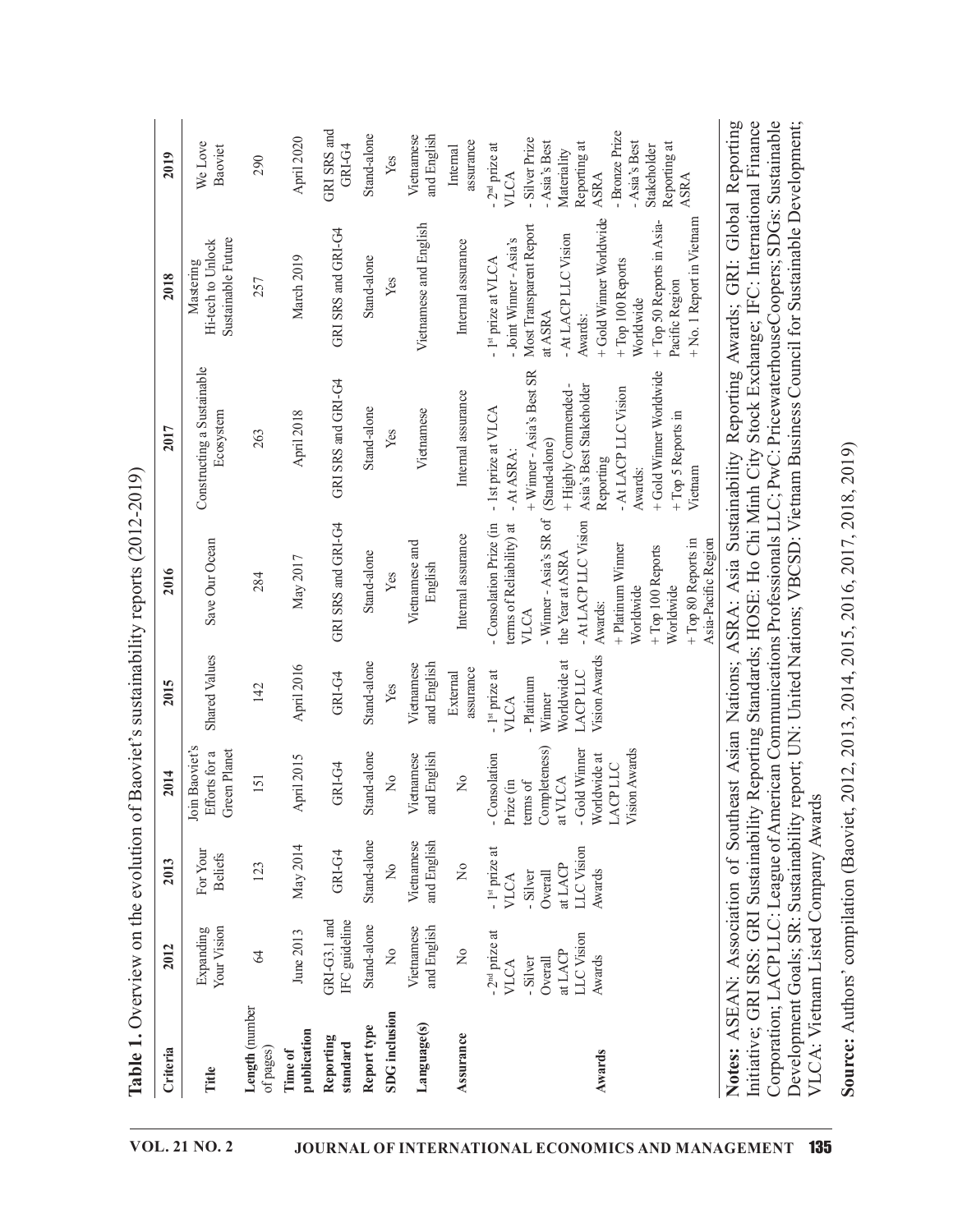| Criteria                    | 2012                          | 2013                                              | 2014                                              | 2015                                                         | 2016                             | 2017                          | 2018                                | 2019                                    |
|-----------------------------|-------------------------------|---------------------------------------------------|---------------------------------------------------|--------------------------------------------------------------|----------------------------------|-------------------------------|-------------------------------------|-----------------------------------------|
| Title                       | $\mathop{\rm NA}\nolimits$    | $\mathop{\rm N}\nolimits\!mathop{\rm A}\nolimits$ | $\mathop{\rm N}\nolimits\!mathop{\rm A}\nolimits$ | $\mathop{\mathsf{N}}\nolimits\mathop{\mathsf{A}}$            | Sustaining for<br>Success        | Beyond the<br>Reaching<br>Sea | Sustainable<br>Building a<br>Future | Go Global<br>Go Green                   |
| Length (number<br>of pages) | 50                            | 95                                                | 101                                               | 123                                                          | 143                              | 179                           | 175                                 | 189                                     |
| publication<br>Time of      | February 2013                 | May 2014                                          | April 2015                                        | May 2016                                                     | 12017<br>April                   | June 2018                     | April 2019                          | April 2020                              |
| Reporting<br>standard       | GRI-G3.1 and<br>IFC guideline | guideline<br>GRI-G3.1<br>and IFC                  | guideline<br>and IFC<br>GRI-G4                    | IFC guideline<br>GRI-G4 and                                  | IFC guideline<br>GRI-G4 and      | <b>GRI SRS</b>                | <b>GRISRS</b>                       | <b>GRISRS</b>                           |
| Report type                 | Stand-alone                   | Stand-alone                                       | Stand-alone                                       | Stand-alone                                                  | Stand-alone                      | Stand-alone                   | Stand-alone                         | Stand-alone                             |
| <b>SDG</b> inclusion        | $\frac{1}{2}$                 | $\frac{1}{2}$                                     | $\frac{1}{2}$                                     | $\frac{1}{2}$                                                | Yes                              | Yes                           | Yes                                 | Yes                                     |
| Language(s)                 | and English<br>Vietnamese     | and English                                       | Vietnamese Vietnamese<br>and English              | Vietnamese and<br>English                                    | and English<br>Vietnamese        | and English<br>Vietnamese     | Vietnamese<br>and English           | and English<br>Vietnamese               |
| Assurance                   | $\frac{1}{2}$                 | $\mathsf{S}^{\mathsf{O}}$                         | $\mathop{\mathsf{S}}\nolimits$                    | $\overline{z}$                                               | assurance<br>External            | assurance<br>External         | assurance<br>External               | assurance<br>External                   |
| Awards                      | $1st$ prize at<br><b>VLCA</b> | $2nd$ prize at<br><b>VLCA</b>                     | $2nd$ prize at<br><b>VLCA</b>                     | Prize (in terms<br>of Reliability)<br>Consolation<br>at VLCA | 1 <sup>st</sup> prize at<br>VLCA | $2nd$ prize at<br>VLCA        | $2nd$ prize at<br><b>VLCA</b>       | 1 <sup>st</sup> prize at<br><b>VLCA</b> |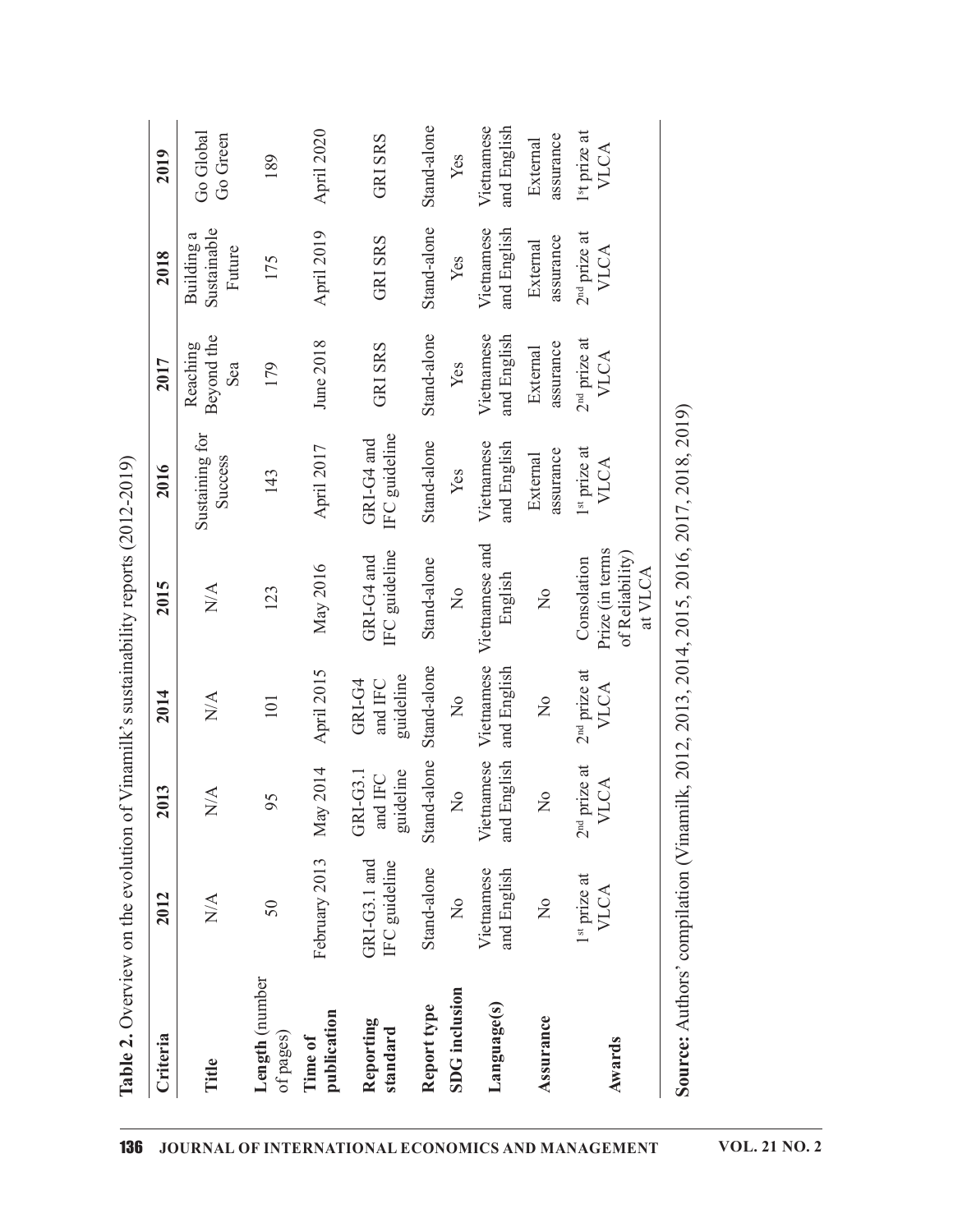| )<br>]<br>]<br>ı                                         |
|----------------------------------------------------------|
| くくてく                                                     |
|                                                          |
| $\frac{1}{2}$                                            |
|                                                          |
|                                                          |
|                                                          |
|                                                          |
|                                                          |
| しゅうしんきん ディー・ディー・アクセス りゅうしゅう こうしょう                        |
|                                                          |
| l                                                        |
|                                                          |
|                                                          |
|                                                          |
|                                                          |
|                                                          |
|                                                          |
|                                                          |
|                                                          |
| j<br>ļ                                                   |
| j                                                        |
|                                                          |
| <br> 2<br> 2<br> 2<br> 2                                 |
|                                                          |
|                                                          |
|                                                          |
|                                                          |
|                                                          |
|                                                          |
|                                                          |
|                                                          |
|                                                          |
| Janasan C                                                |
|                                                          |
|                                                          |
|                                                          |
|                                                          |
|                                                          |
|                                                          |
| $\sim$ The state of the distribution of $\sim$<br>)<br>) |
| (                                                        |
| ຸ່                                                       |
|                                                          |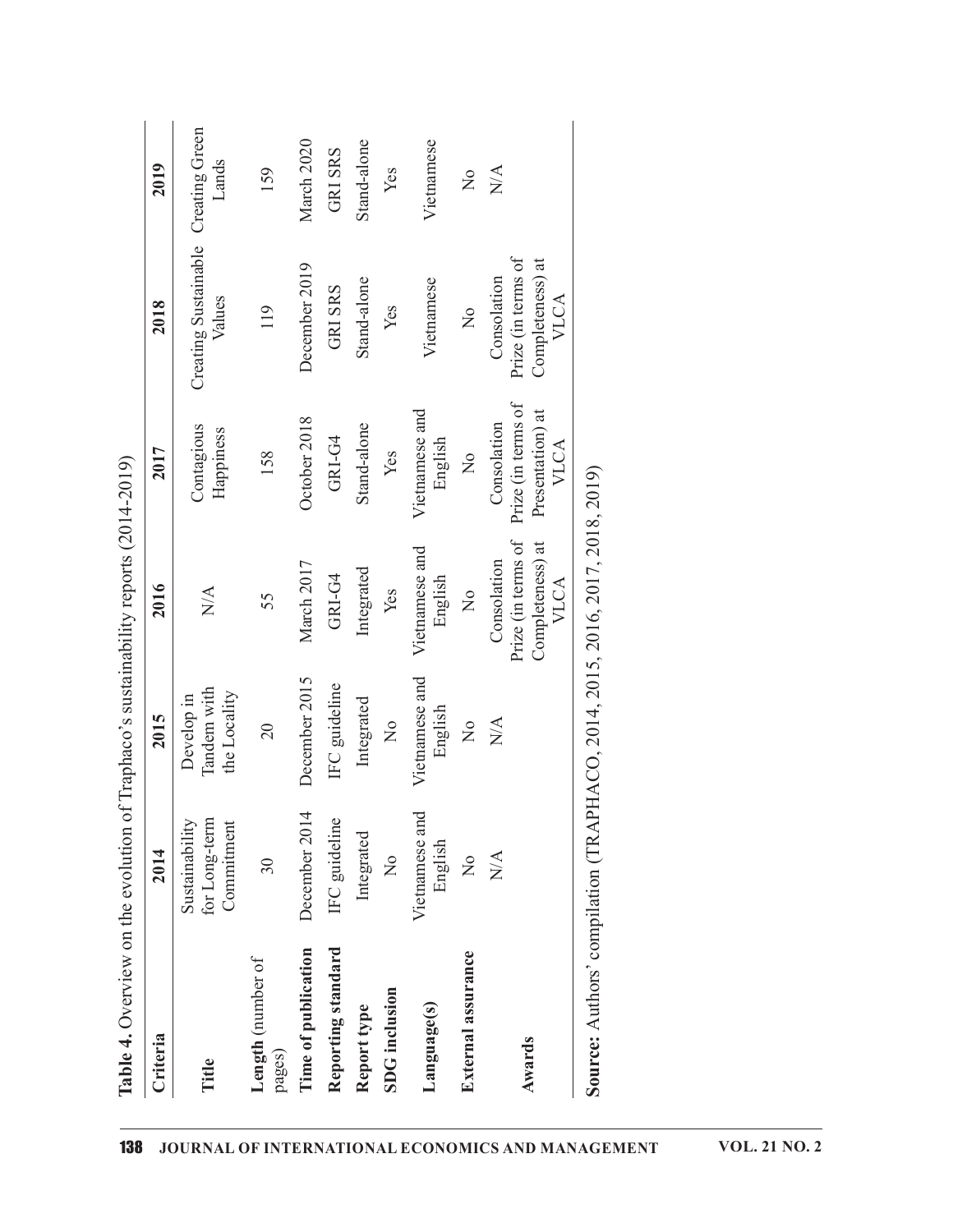| Criteria                       | 2015                      | 2016                                                               | 2017                                                                                                                                                                                                                                                                                                                        | 2018                                                                                                                                                                                                                                                                                                                                                                                                                                                                                          | 2019                                       |
|--------------------------------|---------------------------|--------------------------------------------------------------------|-----------------------------------------------------------------------------------------------------------------------------------------------------------------------------------------------------------------------------------------------------------------------------------------------------------------------------|-----------------------------------------------------------------------------------------------------------------------------------------------------------------------------------------------------------------------------------------------------------------------------------------------------------------------------------------------------------------------------------------------------------------------------------------------------------------------------------------------|--------------------------------------------|
| Title                          | Golden Values<br>Creating | Solid Foundation,<br>Spread of Faith                               | 30 Years Keeping<br>the Golden Trust                                                                                                                                                                                                                                                                                        | Breakthrough, Great Achievements<br>Internal Strength, Fast                                                                                                                                                                                                                                                                                                                                                                                                                                   | Hit Refresh, Break Out<br>and Reach Beyond |
| Length (number of<br>pages)    | 100                       | 132                                                                | 146                                                                                                                                                                                                                                                                                                                         | 135                                                                                                                                                                                                                                                                                                                                                                                                                                                                                           | 119                                        |
| Time of publication            | March 2016                | April 2017                                                         | April 2018                                                                                                                                                                                                                                                                                                                  | April 2019                                                                                                                                                                                                                                                                                                                                                                                                                                                                                    | March 2020                                 |
| Reporting standard             | GRI-G4                    | <b>GRISRS</b>                                                      | <b>GRISRS</b>                                                                                                                                                                                                                                                                                                               | <b>GRI SRS</b>                                                                                                                                                                                                                                                                                                                                                                                                                                                                                | <b>GRISRS</b>                              |
| Report type                    | Stand-alone               | Stand-alone                                                        | Stand-alone                                                                                                                                                                                                                                                                                                                 | Stand-alone                                                                                                                                                                                                                                                                                                                                                                                                                                                                                   | Stand-alone                                |
| <b>SDG</b> inclusion           | Yes                       | Yes                                                                | Yes                                                                                                                                                                                                                                                                                                                         | Yes                                                                                                                                                                                                                                                                                                                                                                                                                                                                                           | Yes                                        |
| Language(s)                    | Vietnamese<br>and English | Vietnamese and<br>English                                          | Vietnamese and<br>English                                                                                                                                                                                                                                                                                                   | Vietnamese and English                                                                                                                                                                                                                                                                                                                                                                                                                                                                        | Vietnamese and<br>English                  |
| Assurance                      | $\overline{X}^{\circ}$    | External assurance                                                 | $\overline{\mathsf{X}}$                                                                                                                                                                                                                                                                                                     | External assurance                                                                                                                                                                                                                                                                                                                                                                                                                                                                            | External assurance                         |
| Awards                         | $\mathbf{N} \mathbf{A}$   | $\overline{X}$                                                     | the SDGs at ASRA<br>Best Reporting on<br>Winner - Asia's                                                                                                                                                                                                                                                                    | $\overline{N}$ A                                                                                                                                                                                                                                                                                                                                                                                                                                                                              | $\overline{N}$                             |
| 4. Key findings and discussion |                           | Source: Authors' compilation (PNJ, 2015, 2016, 2017, 2018, 2019)   |                                                                                                                                                                                                                                                                                                                             |                                                                                                                                                                                                                                                                                                                                                                                                                                                                                               |                                            |
|                                |                           | and the incorporation of the UN's SDGs into the reporting process. | This section intends to bring forward the key findings from an in-depth<br>revolutionary pattern is witnessed in the sustainability reporting process of<br>indicate that some aspects are contributing to the evolution of sustainability 1<br>include the nascent application of GRI sustainability reporting frameworks, | case study to observe whether an evolutionary or<br>The companies have not profoundly altered or restructured the disclosure and presentation manner of the reports. The findings<br>the public companies selected for analysis. The five<br>reporting practices in the five listed companies. These<br>companies selected for analysis have implemented constant adjustments and improvements in their reports throughout the years.<br>the use of external assurance, the reporting models, |                                            |
| 4.1 GRI reporting framework    |                           |                                                                    |                                                                                                                                                                                                                                                                                                                             |                                                                                                                                                                                                                                                                                                                                                                                                                                                                                               |                                            |
|                                |                           |                                                                    | majority of these companies have been reporting using a consistent guidel                                                                                                                                                                                                                                                   | The discovery that all the studied companies are evolutionary in terms of sustainability reporting practices is large because the<br>ine since their first sustainability reports, which was                                                                                                                                                                                                                                                                                                  |                                            |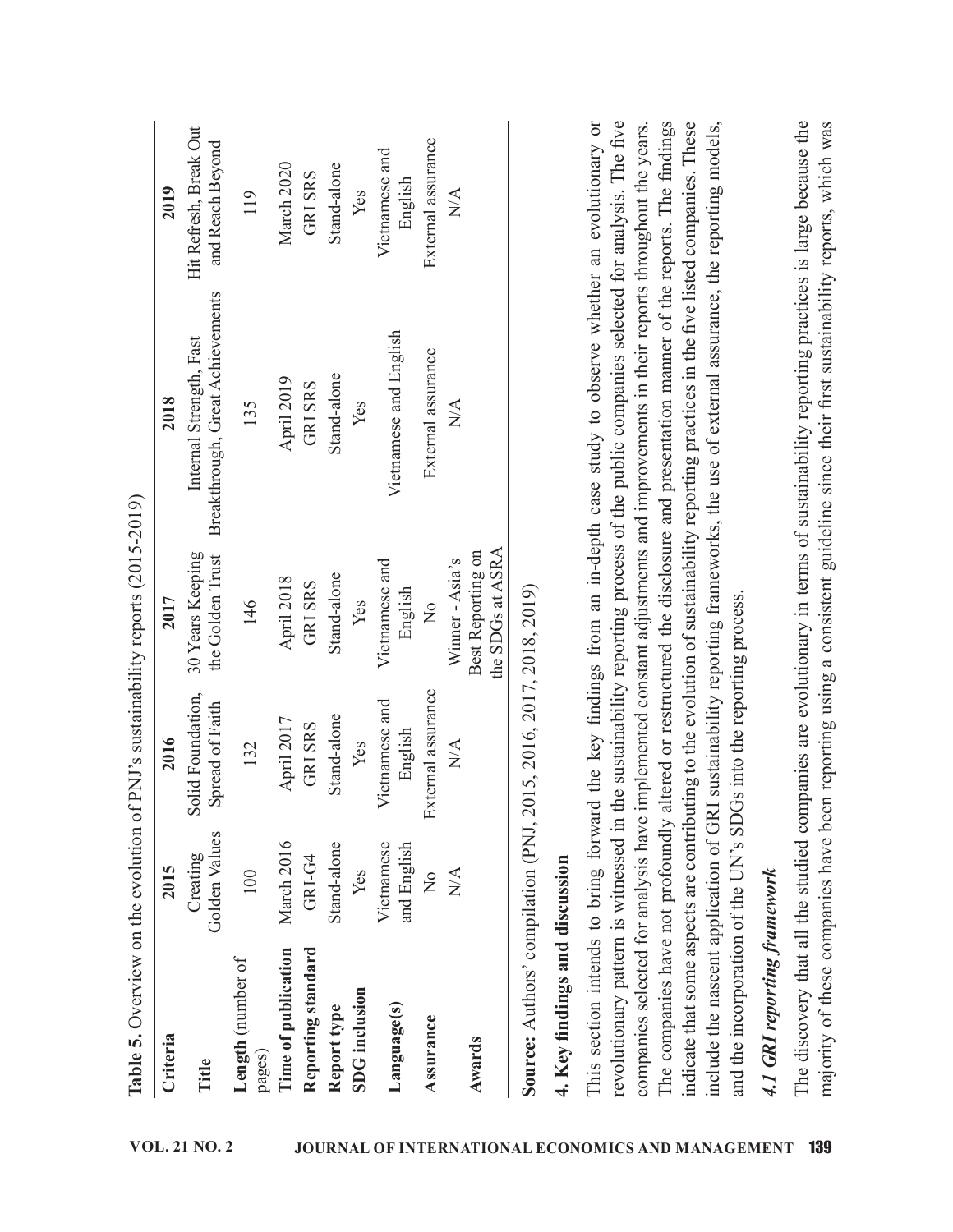issued in 2012 for Baoviet, SSI, and Vinamilk, in 2014 for Traphaco, and 2015 for PNJ. Specifically, while Baoviet, Vinamilk, and PNJ used the GRI reporting framework since the beginning, Traphaco applied the International Finance Corporation (IFC) guideline throughout all their sustainability reports with the simultaneous adoption of the GRI framework later in 2016. Consequently, as the framework evolves, so do the sustainability reports issued by these companies. The consistent use of guidelines issued by a single organization enabled the companies to have uniform content over the years, with occasional addition or reduction of certain segments. In general terms, their reports have always consisted of fundamental subject matters required in a sustainability report, including corporate overview, corporate management, commitment to stakeholders, report overview, product responsibility, economic performance, environmental protection, and commitment to the community.

On the other hand, SSI applied GRI-G4 in sustainability reporting from 2014. However, their first two reports compiled in 2012 and 2013 are guideline-free. For example, the 2012 report consisted of SSI's commitment to its stakeholders along with its responsibility to the marketplace, the workplace, the community, and the environment. A compilation of such a collection of issues is not considered comprehensively sufficient, yet it can meet the minimum requirements for a sustainability report issued by a financial firm. Thus, it can be concluded that SSI reporting is also evolutionary.

Another finding observed in the five selected companies is that from 2015 all these companies applied the GRI framework in the compilation process of their sustainability reports. Most companies used GRI-G4, but some pioneered the adoption of the latest guideline, which is GRI Sustainability Reporting Standards. This finding is consistent with the proven fact that GRI is the most internationally accepted and most high-profile initiative on sustainability reports (Brown et al., 2009; Shin and Zicari, 2018; GRI, 2018).

#### 4.2 External assurance

In terms of external assurance, except for Traphaco and SSI, the remaining three companies, which are Baoviet, Vinamilk and PNJ, all started applying assurance at a certain point in their sustainability reporting progress. Of the three companies, Baoviet was the pioneer in adopting external assurance, beginning in 2015. Vinamilk and PNJ both followed in 2016 and the subsequent years. This increasing adoption of external assurance is in line with the former study by Kolk and Pinkse (2010), who predict that the external assurance trend would prosper in thecoming years. Even though external assurance has not been made mandatory, it is crucial in enhancing a report's credibility and transparency level. This method of reporting indicates the company's true commitment to its sustainable development actions rather than issuing sustainability reports merely as a public relations tool.

As seen in their sustainability reports, the auditors who perform external assurance for the selected companies are the Big Four auditing firms. While Baoviet and Vinamilk adopted external assurance from PricewaterhouseCoopers (PwC) Vietnam, PNJ cooperated with Deloitte Vietnam for assurance of its sustainability reports. This finding is in line with the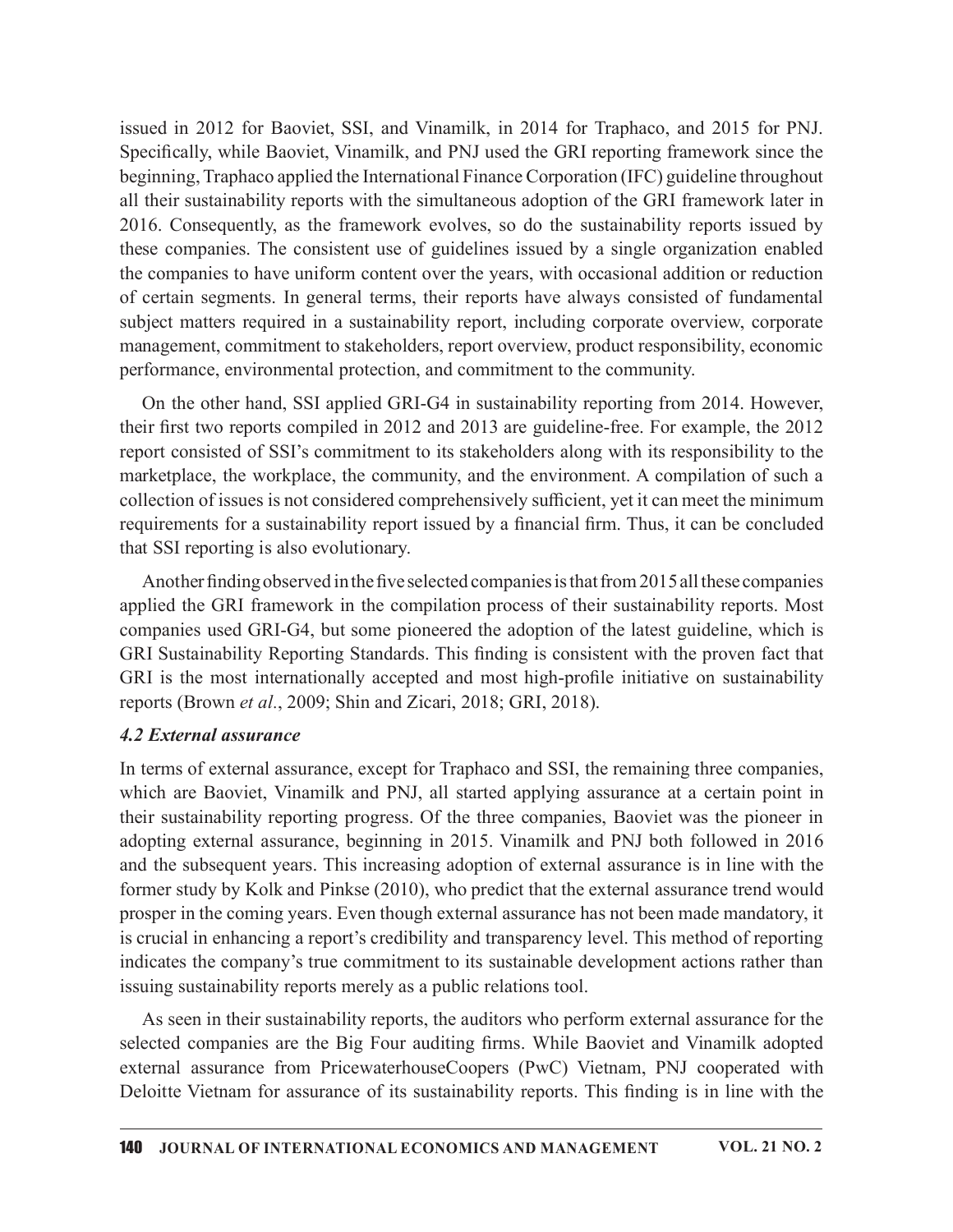statement that the Big Four auditing firms are proven to be dominant in the sustainability reporting assurance market (Thorne *et al.*, 2014; Uyar, 2017; Miller *et al.*, 2017). This can be explained by the sophisticated nature of sustainability report assurance that requires endorsement from reliable and established organizations. Former studies show that external assurance can be significantly costly (Darus *et al.*, 2014; Uyar, 2017). Such costs would require significant deliberation and would usually be considered by only large companies with abundant resources and a diversified range of stakeholders. statement that the Big Four auditing firms are proven to be dominant in the sustainability<br>reporting assurance market (Thorne *et al.*, 2014; Uyar, 2017; Miller *et al.*, 2017). This can<br>be explained by the sophisticated

# 4.3 Report length

The evolutionary progress is also seen in the development reports' length. On the whole, the sustainability report had 64 pages, after eight years, their 2019 report had 290 pages. The same applies to Vinamilk whose sustainability report length went from 50 pages in 2012 to 189 pages in 2019. SSI's first report was made up of merely 14 pages, yet for its 2019 report, the number of pages was 95. With regards to Traphaco, their first report consisted of 30 pages, and their most recent one consisted of 159 pages. Lastly, for PNJ, the number of pages of their reports also went through an increase from  $100$  pages in  $2015$  to  $119$  pages in  $2019$ . These figures imply that the increase in the number of years in sustainability reporting is proportional to the escalation of the length of the reports, which is opposite to the finding by Poddar and Narula (2018) stating that in India the years of reporting are of little significance to the length of sustainability reports. Evidently, in the context of Vietnam, the evolution of sustainability reports is accompanied by the inclusion of a progressive number of items to report upon; this results in the increased length of the sustainability reports. Simplification, reduction, or even elimination of sustainability indicators occurs over time; but the prevalent trend is to incorporate more and more information within the reports as the years of expertise in sustainability reporting accelerate.

## 4.4 Reporting model

Another trend also observed in the evolution of sustainability reporting practices in listed companies in Vietnam is the adoption of the stand-alone reporting model. Throughout the reporting process, some companies have always issued stand-alone reports, which are Baoviet, Vinamilk, and PNJ, whilst SSI and Traphaco started with a sustainability report that is incorporated in the company's annual report. Nevertheless, the latest reports of the five examined companies are all made as stand-alone reports. This finding is found to be contrary to the global trend where companies are increasingly taking up the integrated reporting model (Montecalvo et al., 2018; Rupley et al., 2017). Even though the integrated reporting model was proven to be superior compared to the stand-alone model (Mervelskemper and Streit, 2017), perhaps the opposite was experienced in Vietnam due to distinctive market characteristics and social requirements. This is an open question that demands further insights, both economic and social, for a proper explanation to be found.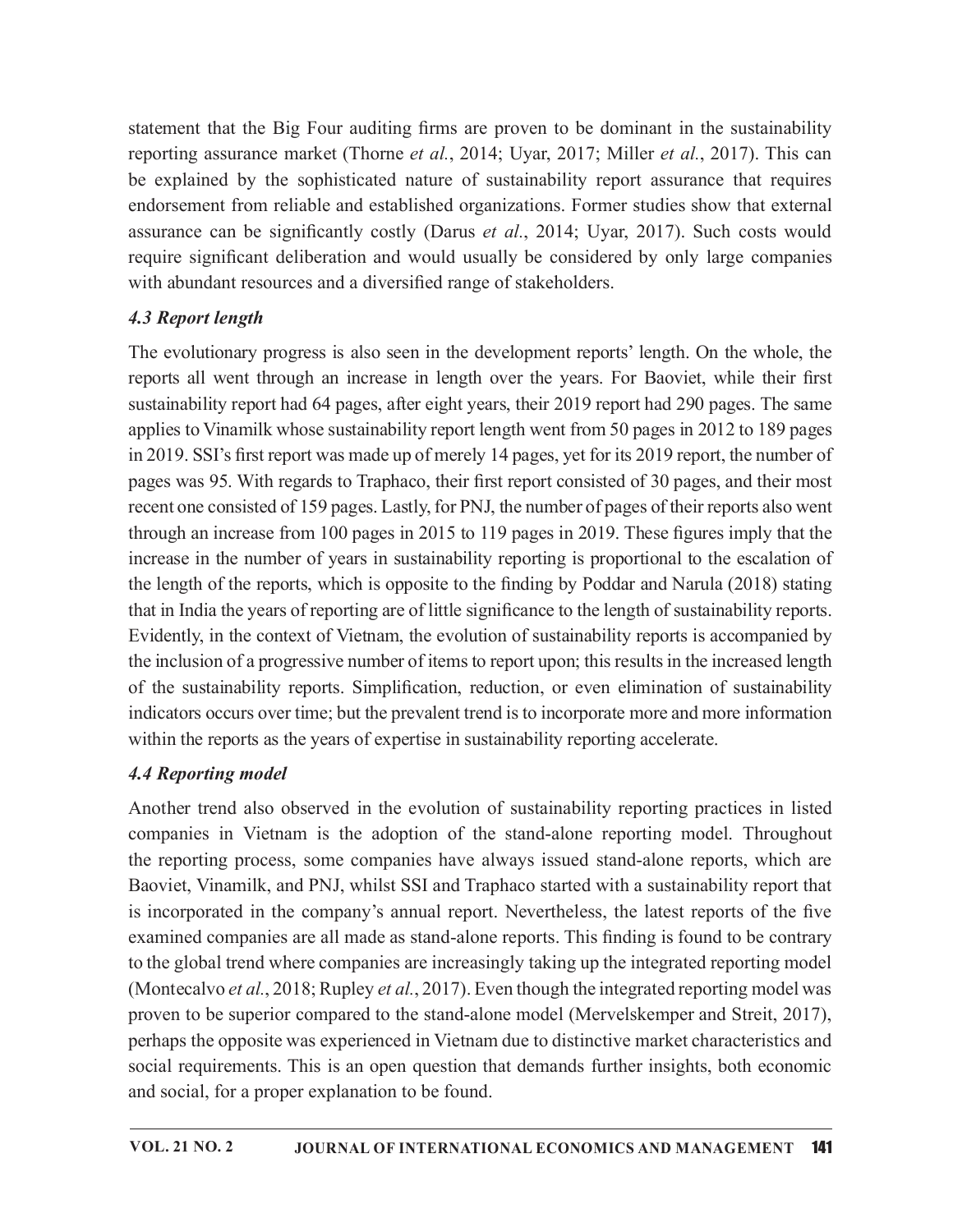## 4.5 Report based on the United Nations' 17 Sustainable Development Goals

Since the publication of the  $17$  SDGs by the UN in 2015, firms are increasingly taking these goals into consideration in the making of their sustainability reports and sustainable development strategies (KPMG, 2017). As Vietnam is integrating into the global economy at an increasingly fast pace, it is not surprising that Vietnamese companies are also taking up this new trend. Through the study of the five listed companies, it can be seen that the vast majority of these companies have evolved towards incorporating SDGs in their sustainability reports. In particular, Baoviet and PNJ commenced in 2015, which was the same year as the SDGs were published. Vinamilk and Traphaco started in 2016 and SSI in 2018. During the process of basing sustainability reports on the SDGs, it was noted that all of the companies had done thorough research to allocate suitable goals to best fit their stakeholder interests, business type and their short-term and longterm targets on sustainable development. As the literature on the incorporation of SDGs into sustainability reports is currently rather limited, further research is needed on this issue.

Overall, the findings suggest that all the researched companies went through evolutionary progress, with an all-rounded development on aspects being reported. These include reporting framework, external assurance, report length, reporting model, which are stand-alone or integrated into the financial reports, and the adoption of SDGs. Specifically, all five companies are currently applying sustainability reporting guidelines issued by GRI, which is either GRI-G4 or the latest GRI Sustainability Reporting Standards, while in the past some companies did not use the GRI guideline or adopted guidelines published by other organizations. In terms of external assurance, it is observed that there has been increased attention on assuring sustainability reports, although this has yet to become popular due to its costliness.

The report length also has a close connection to the evolution of sustainability reporting practices of these companies, and reports tend to be longer and more informative over time. When it comes to a reporting model, however, Vietnamese companies do not follow the global trend of adopting the integrated reporting model, but instead rather adhere to the stand-alone reporting model. Lastly, as the global economy becomes increasingly integrated, Vietnamese companies are quickly picking up the pace in their reports through the incorporation of the UN's SDGs.

## 5. Conclusion

Using the case study approach and qualitative content analysis, this study was conducted to discover whether publicly listed companies in Vietnam experienced an evolutionary or revolutionary development throughout their sustainability reporting process over recent years. The five selected companies are found to have experienced an evolutionary reporting process.

## 5.1 Implications and recommendations

The evolution of sustainability reporting in practices in Vietnam is one of the signals of the interest of businessmen and administrators to corporate sustainability and the economic sustainable development of the country. The evolution of sustainability reporting in Vietnam by companies helps enhance the legitimacy of the reporting companies within society. In the practices of sustainability reporting in Vietnamese companies, it is evident that certain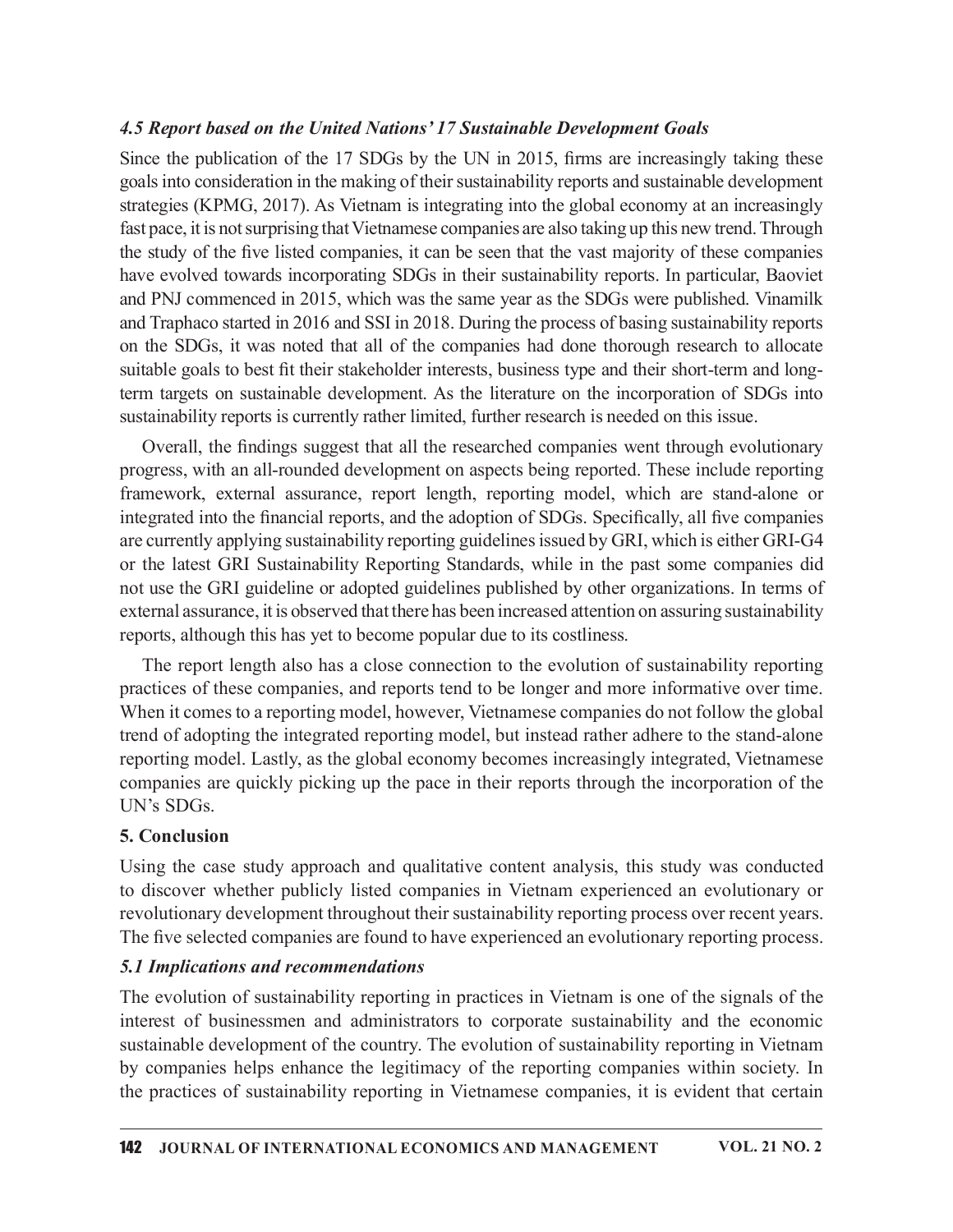actions have to be made to further enhance the motivation to issue sustainability reports as well as to improve the quality of these reports. This would call for determined actions from both businesses and the government. In this context, our paper gives practical and policy implications and recommendations.

With regards to businesses and listed companies, in particular, it is advised that reporting firms should learn from each other and from international counterparts to improve their report quality and process. Firms would be advised to start researching to initiate reporting at their earliest opportunity. Programs, seminars, and training courses are continually being held to support enterprises in their reporting processes. It is recommended that business managers participate in such events and improve their level of expertise in producing high-quality sustainability reporting.

It was proven that publicly listed companies in Vietnam have experienced an evolution in several aspects in terms of their sustainability reporting practices. Business managers can refer to this study for insights into Vietnam's sustainability reporting practices, specifically the lessons to be learned and mistakes to avoid during the process of publishing reports. For example, in manufacturing firms, which have requirements and incentives to perform sustainability reporting, managers can make use of this research to assist the company's sustainability reporting team, thus enhancing staff engagement in the reporting process.

National figures of authority are also held responsible for the enhancement of sustainability reporting and policymaking. It is widely known that the GRI reporting framework is ubiquitous among sustainability reporters. Nevertheless, a national reporting guideline, with emphasis on specific issues regarding the country/region's context, would be more localized and informative. Previous studies by Darus et al. (2014), and Islam and McPhail (2011) also call for the endorsement of a sustainability guideline/framework in the developing country context, for this would help tackle the difficulties faced by companies in sustainability reporting, thus enhance both the number of reports and their sufficiency. Additionally, there should be a time when sustainability reporting is made compulsory.

Legal requirements on sustainability reports should be stricter, especially for publicly listed and established companies to set an example for SMEs. The literature review by Sharma et al. (2018) shows that with more stringent governing policies, companies tend to implement more extensive corporate disclosure. Despite their critical importance, SMEs are proven to have not shown sufficient interest in publishing sustainability reports due to several reasons such as lack of awareness, lack of expertise and high initial costs (Álvarez et al. 2018). Enhancing sustainability reporting practices in large companies is one of the methods to encourage smaller enterprises to follow suit. It is suggested that SMEs should not and cannot neglect the needs of their stakeholders for, in such a competitive business environment nowadays, companies would not survive and prosper if they reject innovations and improvements.

#### 5.2 Limitations and directions for future study

One of the limitations of the case study method is the small number of companies studied, which cannot represent the total number of 1670 listed companies in Vietnam as of January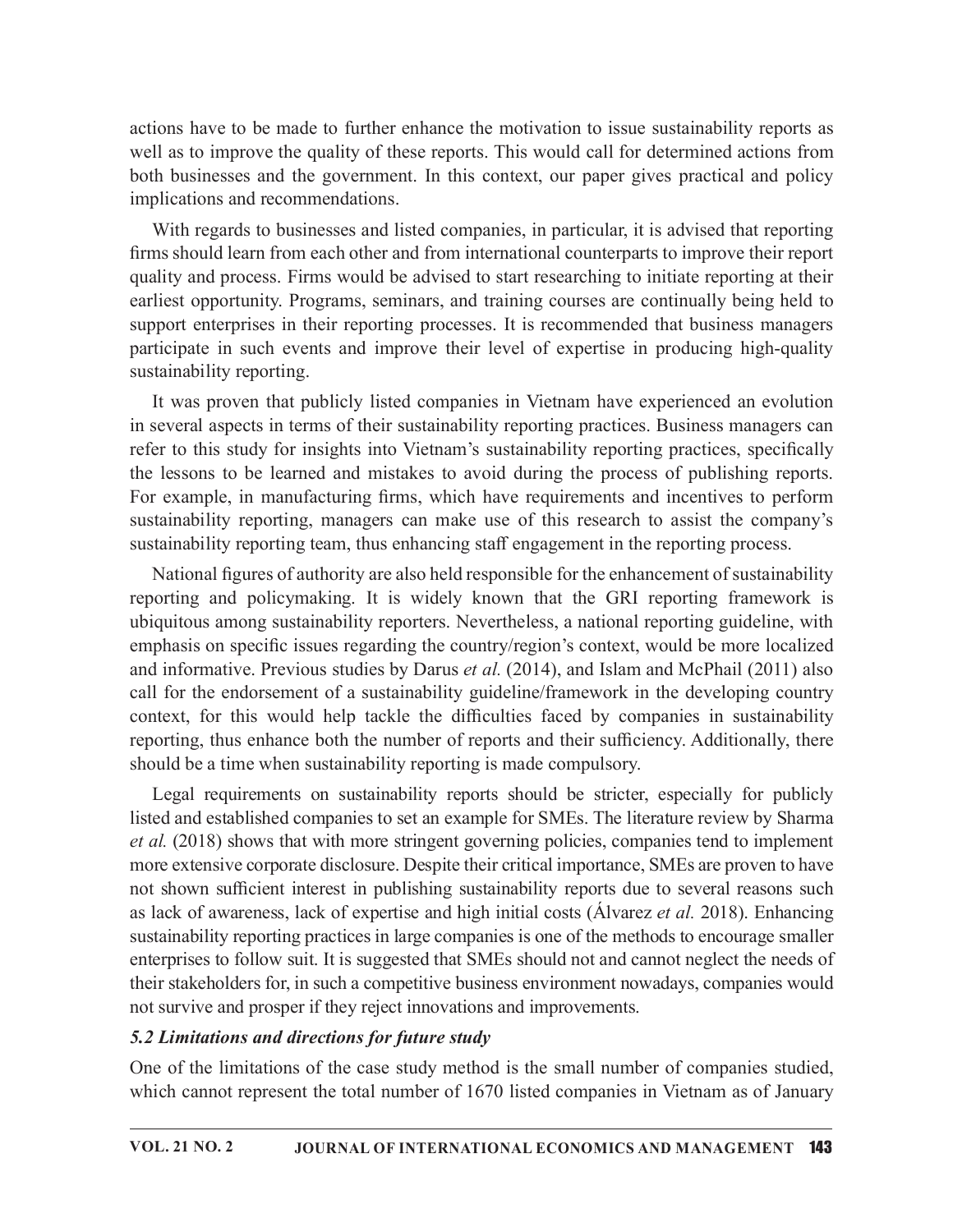2021. There is an awareness that the qualitative content analysis method might come with several drawbacks according to Atieno (2009), that is, the findings are not tested to discover whether they are statistically significant or due to chance. In other words, qualitative results do not hold absolute certainty and cannot be verified objectively, possibly resulting in undesirable ambiguities. This limitation would be the avenue for further research. Future studies are suggested to test the hypotheses, which relate to the findings of this study, using the quantitative method for the generalization of the empirical results.

Being one of the few studies conducted on sustainability reporting practices in Vietnamese companies, this study would be useful for future researchers who might intend to expand the depth or the scope of thisresearch topic. For example, a study on the drivers of such an evolution using legitimacy theory or institutional theory would offer a more profound look into the findings of this study. Another approach is from the stakeholder perspective, e.g., their perceptions on the ever-increasing amount of information disclosed in sustainability reports by Vietnamese companies, the credibility of such information, and the presentation of these reports.

Acknowledgments: Special thanks to Professor Venancio Tauringana and the two anonymous reviewers for their helpful comments on the early draft of the paper.

#### **References**

- Aerts, W. and Cormier, D. (2009), "Media legitimacy and corporate environmental communication", Accounting, Organizations and Society, Vol. 34 No. 1, pp. 1 - 27.
- Álvarez, J., Zartha Sossa,J.W. and Orozco Mendoza,G.L. (2018), "Barriers to sustainability for small and medium enterprises in the framework of sustainable development - a literature review", Business Strategy and the Environment, Vol. 28 No. 4, pp. 512 - 524.
- Alvesson, M., Lee Ashcraft, K. and Thomas, R. (2008), "Identity Matters: reflections on the Construction of Identity Scholarship in Organization Studies", Organization, Vol. 15 No. 1, pp. 5 - 28.
- Asif, M., Searcy, C., Santos, P.D. and Kensah, D. (2013), "A review of Dutch corporate sustainable development reports", Corporate Social Responsibility and Environmental Management, Vol. 20 No. 6, pp. 321 - 339.
- ASRA. (2019), "Asia sustainability reporting awards", Available at https://csrworks.com/asra (Accessed 25 December, 2019).
- Atieno, O.P. (2009), "An analysis of the strengths and limitations of qualitative and quantitative research paradigms", Problems of Education in the 21st Century, Vol. 13 No. 1, pp. 13 - 38.
- Baoviet. (2012), "BAOVIET sustainability report 2012", Available at https://www.baoviet.com.vn/ (Accessed 01 June, 2020).
- Baoviet. (2013), "BAOVIET sustainability report 2013", Available at https://www.baoviet.com.vn/ (Accessed 01 June, 2020).
- Baoviet. (2014), "BAOVIET sustainability report 2014", Available at https://www.baoviet.com.vn/ (Accessed 01 June, 2020).
- Baoviet. (2015), "BAOVIET sustainability report 2015", Available at https://www.baoviet.com.vn/ (Accessed 01 June, 2020).
- Baoviet. (2016), "BAOVIET sustainability report 2016", Available at https://www.baoviet.com.vn/ (Accessed 01 June, 2020).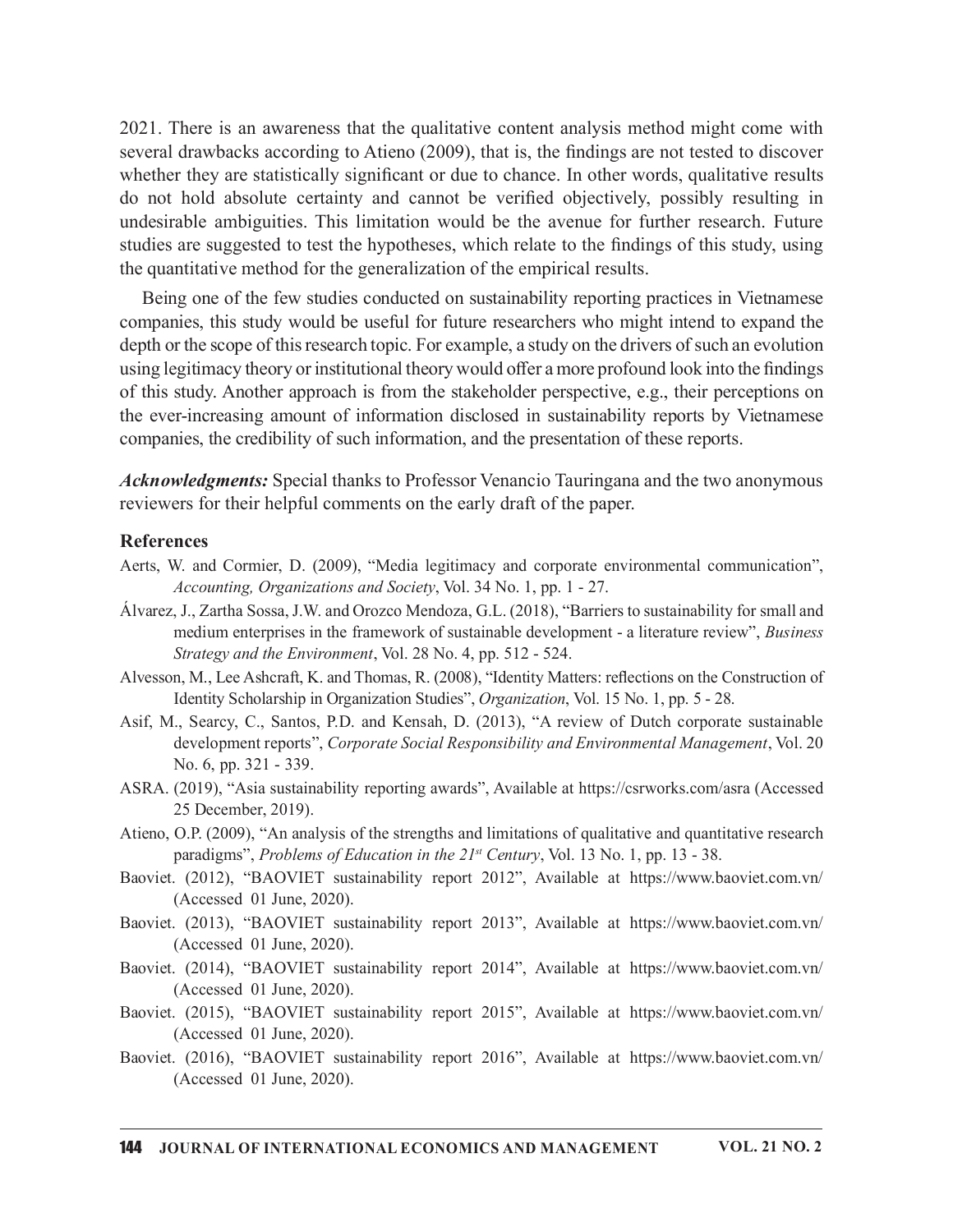- Baoviet. (2017), "BAOVIET sustainability report 2017", Available at https://www.baoviet.com.vn/ (Accessed 01 June, 2020).
- Baoviet. (2018), "BAOVIET sustainability report 2018", Available at https://www.baoviet.com.vn/ (Accessed 01 June, 2020).
- Baoviet. (2019), "BAOVIET sustainability report 2019", Available at https://www.baoviet.com.vn/ (Accessed 01 June, 2020).
- Basu, K. and Palazzo, G. (2008), "Corporate social responsibility: a process model of sensemaking", Academy of Management Review, Vol. 33 No. 1, pp. 122 - 136.
- Boiral, O. (2013), "Sustainability reports as simulacra? A counter-account of A and A+ GRI reports", Accounting, Auditing and Accountability Journal, Vol. 26 No. 7, pp. 1036 - 1071.
- Brown, H.S., De Jong, M. and Lessidrenska, T. (2009), "The rise of the Global Reporting Initiative: a case of institutional entrepreneurship", Environmental Politics, Vol. 18 No. 2, pp. 182 - 200.
- Cheshier, S. and Penrose, J. (2007), "Top 200 industrial Sstrategies of Viet Nam's largest firms", United Nations Development Programme, Policy Dialogue Study 2007/4, Hanoi.
- Costas, J. and Kärreman, D. (2013), "Conscience as control managing employees through CSR", Organization, Vol. 20 No.3, pp. 394 - 415.
- Crane, A. and Glozer, S. (2016), "Researching corporate social responsibility communication: themes, opportunities, and challenges", Journal of Management Studies, Vol. 53 No. 7, pp. 1223 - 1252.
- Darus, F., Sawani, Y., Mohamed Zain, M. and Janggu, T. (2014), "Impediments to CSR assurance in an emerging economy", Managerial Auditing Journal, Vol. 29 No. 3, pp. 253 - 267.
- Davis, G. and Searcy, C. (2010), "A review of Canadian corporate sustainable development reports", Journal of Global Responsibility, Vol. 1 No. 2, pp. 316 - 329.
- Deegan, C. (2002), "Introduction: the legitimizing effect of social and environmental disclosures a theoretical foundation", Accounting, Auditing and Accountability Journal, Vol. 15 No. 3, pp. 282 - 311.
- Du, S., Bhattacharya, C.B. and Sen, S. (2010), "Maximizing business Rreturns to corporate social responsibility (CSR): the role of CSR communication", International Journal of Management Reviews, Vol. 12 No. 1, pp. 8 - 19.
- GRI. (2018), "GRI at a glance", Available at https://www.globalreporting.org/information/news-andpress-center/press-resources/Pages/default.aspx (Accessed 01 June, 2020).
- Ferreira Quilice, T., Oranges Cezarino, L., Fernandes Rodrigues Alves, M., Bartocci Liboni, L. and Ferreira Caldana, A.C.J.E.Q.M. (2018), "Positive and negative aspects of GRI reporting as perceived by Brazilian organizations", *Environmental Quality Management*, Vol. 27 No. 3, pp. 19 - 30.
- Fifka, M.S. (2013), "Corporate responsibility reporting and its determinants in comparative perspective a review of the empirical literature and a meta-analysis", Business Strategy and the Environment, Vol. 22 No. 1, pp. 1 - 35.
- Forbes Vietnam. (2019), "Forbes Vietnam", Available at https://forbes.vn/ (Accessed 25 December, 2019).
- Heemskerk, B., Pistorio, P. and Scicluna, M. (2002), "Sustainable development reporting: Striking the balance", Available at https://www.wbcsd.org/Programs/Redefining-Value/External-Disclosure/ Reporting-matters/Resources/Sustainable-Development-Reporting-Striking-the-balance (Accessed 01 June, 2020).
- Hsieh, H.F. and Shannon, S.E. (2005), "Three approaches to qualitative content analysis", Qualitative Health Research, Vol. 15 No. 9, pp. 1277 - 1288.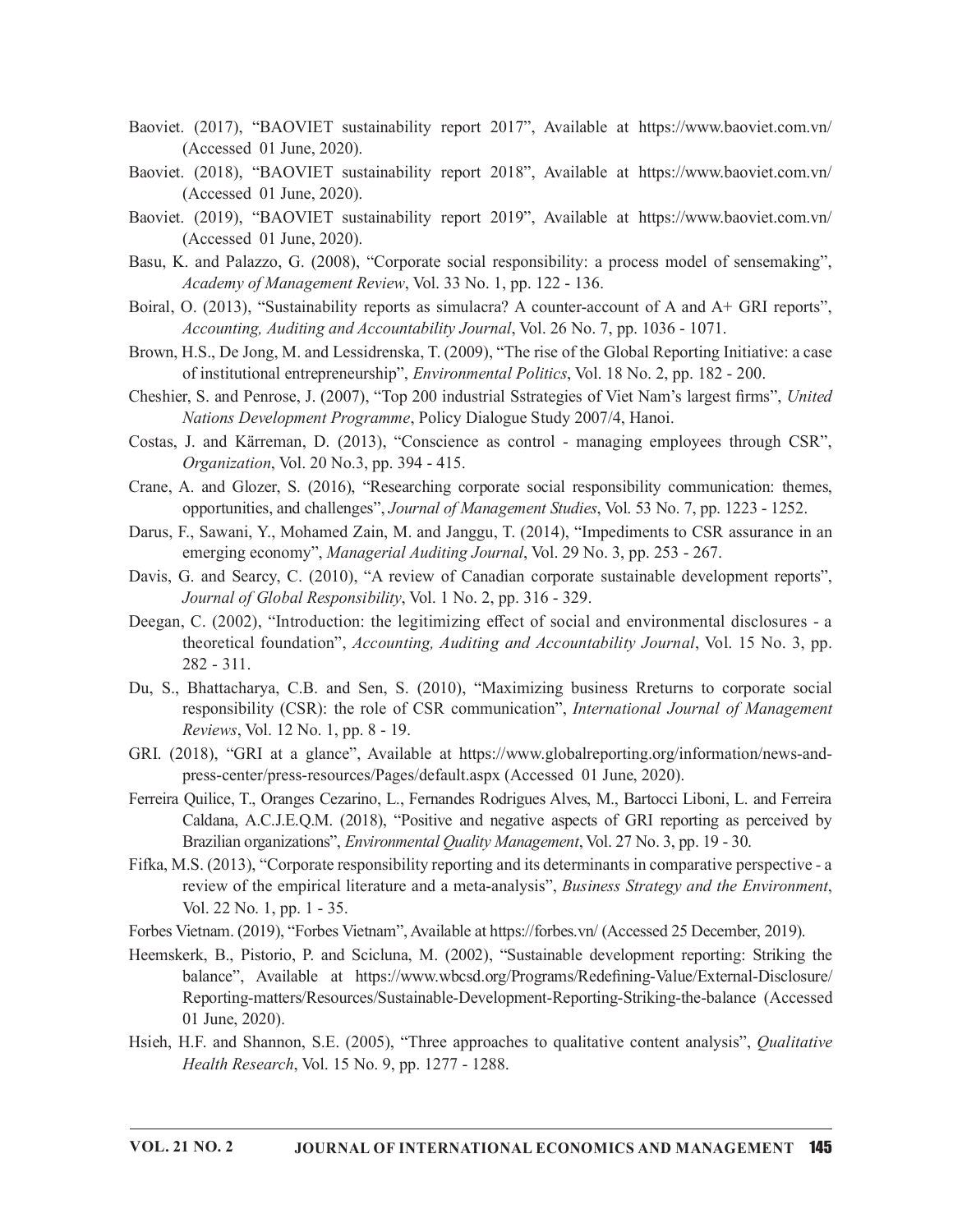- Ioannou, I. and Serafeim, G. (2015), "The impact of corporate social responsibility on investment recommendations: analysts' perceptions and shifting institutional logics", Strategic Management Journal, Vol. 36 No. 7, pp. 1053 - 1081.
- Isaksson, R. and Steimle, U. (2009), "What does GRI‐reporting tell us about corporate sustainability?", The TQM Journal, Vol. 21 No. 2, pp. 168 - 181.
- Islam, M. A. and McPhail, K. (2011), "Regulating for corporate human rights abuses: the emergence of corporate reporting on the ILO's human rights standards within the global garment manufacturing and retail industry", Critical Perspectives on Accounting, Vol. 22 No. 8, pp. 790 - 810.
- Jamali, D. and Karam, C. (2018), "Corporate social responsibility in developing countries as an emerging field of study", *International Journal of Management Reviews*, Vol. 20 No. 1, pp. 32 - 61.
- KPMG. (2017), "Survey of corporate responsibility reporting", Available at https://home.kpmg /xx/ en/home/insights/2017/10/the-kpmg-survey-of-corporate-responsibility-reporting-2017.html (Accessed 01 June, 2020).
- Kolk, A. and Pinkse, J. (2010), "The integration of corporate governance in corporate social responsibility disclosures", Corporate Social Responsibility and Environmental Management, Vol. 17 No. 1, pp. 15 - 26.
- Kozlowski, A., Bardecki, M. and Searcy, C. (2015), "Corporate sustainability reporting in the apparel industry: an analysis of indicators disclosed", International Journal of Productivity and Performance Management, Vol. 64 No. 3, pp. 377 - 397.
- LACP. (2019), "Annual report awards", Available at https://www.lacp.com/annual-report-awards.htm (Accessed 25 December, 2019).
- Mervelskemper, L. and Streit, D. (2017), "Enhancing market valuation of ESG performance: is integrated reporting keeping its promise?", Business Strategy and the Environment, Vol. 26 No. 4, pp. 536 - 549.
- Miller, K.C., Fink, L. and Proctor, T.Y. (2017). "Current trends and future expectationsin external assurance for integrated corporate sustainability reporting", Journal of Legal, Ethical and Regulatory Issues, Vol 20 No. 1, pp. 1 - 17.
- Montecalvo, M., Farneti, F. and de Villiers, C. (2018), "The potential of integrated reporting to enhance sustainability reporting in the public sector", *Public Money and Management*, Vol. 38 No. 5, pp. 365 - 374.
- Moon, J. (2007), "The contribution of corporate social responsibility to sustainable development", Sustainable Development, Vol. 15 No. 5, pp. 296 - 306.
- Morsing, M. (2006), "Corporate social responsibility as strategic auto-communication: on the role of external stakeholders for member identification", *Business Ethics: A European Review*, Vol. 15 No. 2, pp. 171 - 182.
- PNJ. (2015), "PNJ sustainability report 2015", Available at https://www.pnj.com.vn/ (Accessed 01 June, 2020).
- PNJ. (2016), "PNJ sustainability report 2016", Available at https://www.pnj.com.vn (Accessed 01 June, 2020).
- PNJ. (2017), "PNJ sustainability report 2017", Available at https://www.pnj.com.vn (Accessed 01 June, 2020).
- PNJ. (2018), "PNJ sustainability report 2018", Available at https://www.pnj.com.vn (Accessed 01 June, 2020).
- PNJ. (2019), "PNJ sustainability report 2019", Available at https://www.pnj.com.vn (Accessed 01 June, 2020).
- Poddar, A. and Narula, S.A. (2018), "Sustainability reporting practices in India: a study of selected conglomerates", Strategic Change, Vol. 27 No. 6, pp. 543 - 557.
- Przychodzen, W. and Przychodzen, J. (2018), "Sustainable innovations in the corporate sector Vol 20 Not. 1, pp. 1 + 1.<br>
Yoo, N., Fameti, F. and de Villiers, C. (2018), "The potential of integrated reporting to enhance<br>
sustainability reporting in the public sector", *Public Money and Management*, Vol. 38 No. 5, p pp. 3557 - 3566.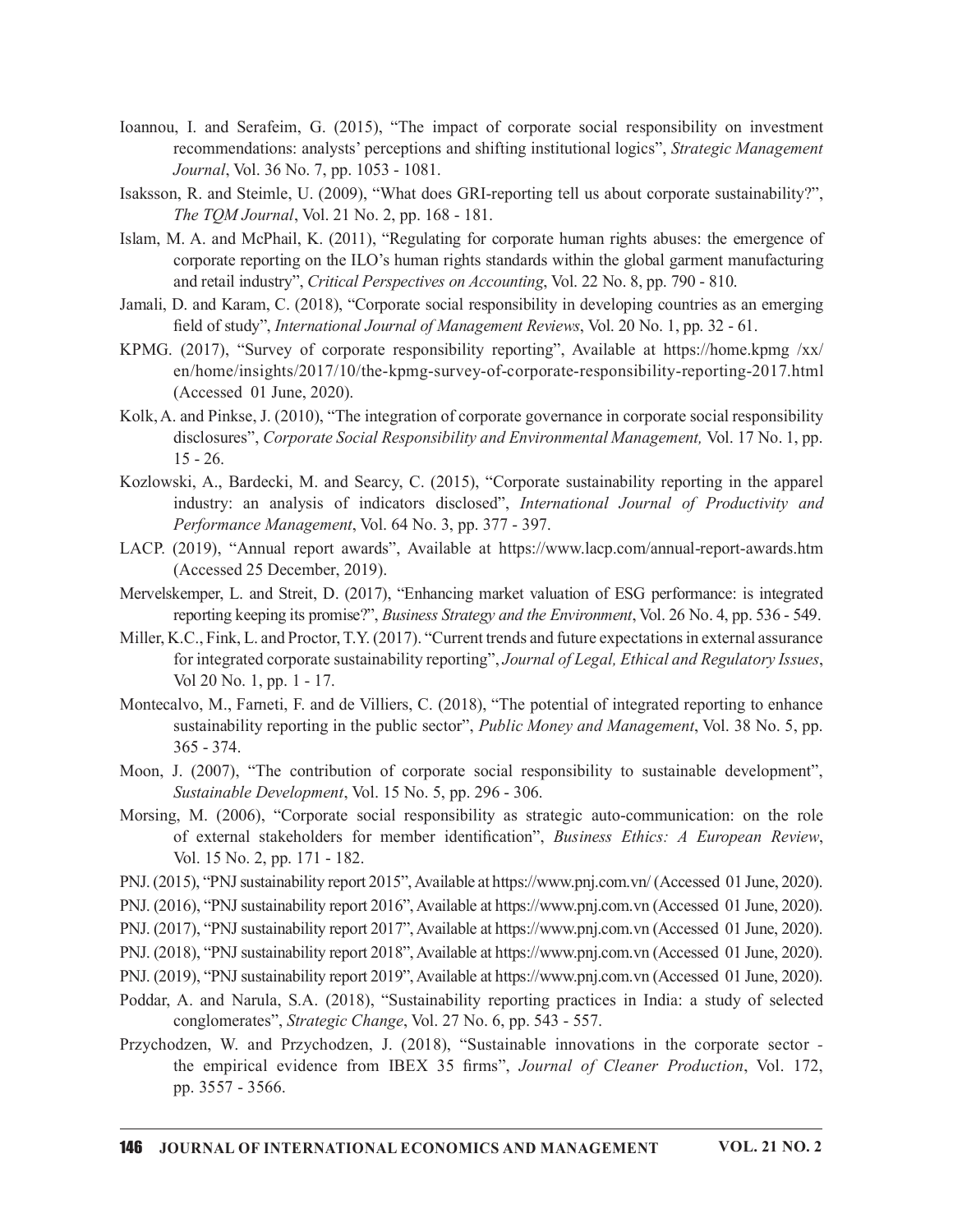- Romero, S., Ruiz, S. and Fernandez-Feijoo, B. (2019), "Sustainability reporting and stakeholder engagement in Spain: different instruments, different quality", Business Strategy and the Environment, Vol. 28 No. 1, pp. 221 - 232.
- Rupley, K.H., Brown, D. and Marshall, S. (2017), "Evolution of corporate reporting: from stand-alone corporate social responsibility reporting to integrated reporting", Research in Accounting Regulation, Vol. 29 No. 2, pp. 172 - 176.
- Sharma, U., Davey, H., Md Zaini, S. and Samkin, G. (2018), "Voluntary disclosure in emerging countries: a literature review", Journal of Accounting in Emerging Economies, Vol. 8 No. 1, pp. 29 - 65.
- Shin, H. and Zicari, A. (2018), "Don't judge a book by its cover! Comparative study of the adaptation and evolution of CSR reporting by telecommunication companies in Brazil and South Korea", Advances in Environmental Accounting and Management, Vol. 7, pp. 135 - 171.
- Sobhani, F.A., Amran, A. and Zainuddin, Y. (2009), "Revisiting the practices of corporate social and environmental disclosure in Bangladesh", Corporate Social Responsibility and Environmental Management, Vol. 16 No. 3, pp. 167 - 183.
- SSI. (2012), "SSI sustainability report 2012", Available at https://www.ssi.com.vn (Accessed 01 June, 2020).
- SSI. (2013), "SSI sustainability report 2013", Available at https://www.ssi.com.vn (Accessed 01 June, 2020).
- SSI. (2014), "SSI sustainability report 2014", Available at https://www.ssi.com.vn (Accessed 01 June, 2020).
- SSI. (2015), "SSI sustainability report 2015", Available at https://www.ssi.com.vn (Accessed 01 June, 2020).
- SSI. (2016), "SSI sustainability report 2016", Available at https://www.ssi.com.vn (Accessed 01 June, 2020).
- SSI. (2017), "SSI sustainability report 2017", Available at https://www.ssi.com.vn (Accessed 01 June, 2020).
- SSI. (2018), "SSI sustainability report 2018", Available at https://www.ssi.com.vn (Accessed 01 June, 2020)
- SSI. (2019), "SSI sustainability report 2019", Available at https://www.ssi.com.vn (Accessed 01 June, 2020).
- Stiller, Y. and Daub, C.H. (2007), "Paving the way for sustainability communication: evidence from a Swiss study", Business Strategy and the Environment, Vol. 16 No. 7, pp. 474 - 486.
- Tagesson, T., Blank, V., Broberg, P. and Collin, S.O. (2009), "What explains the extent and content of social and environmental disclosures on corporate websites: a study of social and environmental reporting in Swedish listed corporations", Corporate Social Responsibility and Environmental Management, Vol. 16 No. 6, pp. 352 - 364.
- Thorne, L., S. Mahoney, L. and Manetti, G. (2014), "Motivations for issuing standalone CSR reports: a survey of Canadian firms", Accounting, Auditing and Accountability Journal, Vol. 27 No. 4, pp. 686 - 714.
- TRAPHACO. (2015), "TRAPHACO sustainability report 2015", Available at https://www.traphaco. com. vn/vi/tin-tuc-co-dong/19-bao-cao-thuong-nien.html (Accessed 01 June, 2020).
- TRAPHACO. (2016), "TRAPHACO sustainability report 2016", Available at https://www.traphaco. com. vn/vi/tin-tuc-co-dong/19-bao-cao-thuong-nien.html (Accessed 01 June, 2020).
- TRAPHACO. (2017), "TRAPHACO sustainability report 2017", Available at https://www.traphaco. com. vn/vi/tin-tuc-co-dong/19-bao-cao-thuong-nien.html (Accessed 01 June, 2020).
- TRAPHACO. (2018), "TRAPHACO sustainability report 2018", Available at https://www.traphaco .com. vn/vi/tin-tuc-co-dong/19-bao-cao-thuong-nien.html (Accessed 01 June, 2020).
- TRAPHACO. (2019), "TRAPHACO sustainability report 2019", Available at http://traphaco.com. vn/ upload/files/20200730\_TRA\_SR2019\_nen(1).pdf (Accessed 01 June, 2020).
- Uyar, A. (2017), "Stand-alone sustainability reporting practices in an emerging market: a longitudinal investigation", Journal of Corporate Accounting and Finance, Vol. 28 No. 2, pp. 62 - 70.